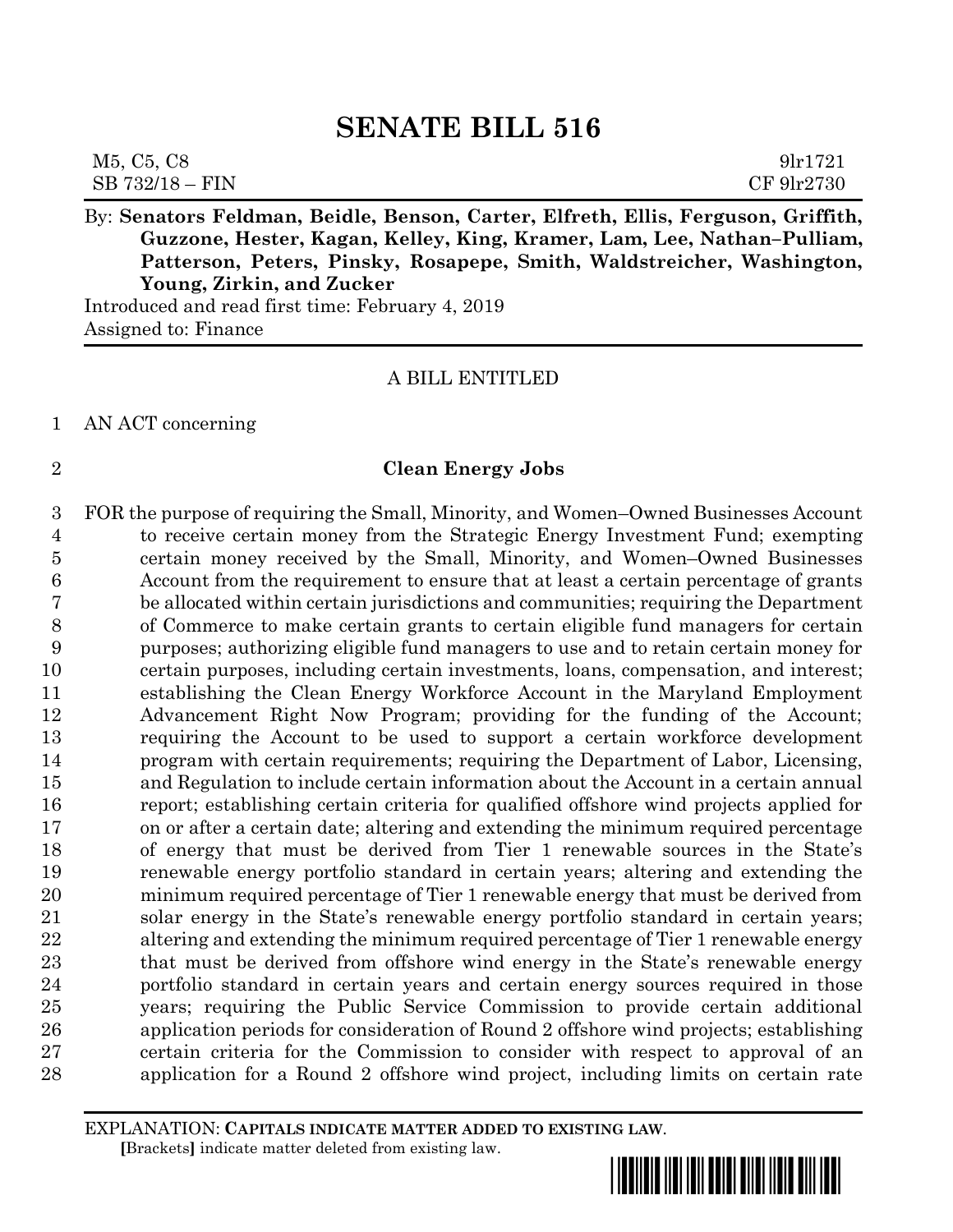impacts measured in certain dollars; requiring the Commission to approve certain applications for a Round 2 offshore wind project under certain circumstances and conditions; requiring the Commission to approve orders representing a certain minimum nameplate capacity of Round 2 offshore wind project applications under certain circumstances; altering the compliance fee for an electricity supplier that fails to comply with certain renewable energy portfolio standards for certain years; establishing certain compliance fees for an electricity supplier that fails to comply with certain renewable energy portfolio standards for certain years; requiring the Power Plant Research Program to conduct a supplemental study on the renewable energy portfolio standard and certain related matters; altering the scope of a certain study and providing for the scope of the supplemental study; providing certain specific subjects that the supplemental study must address; requiring the Program to report to the Governor and the General Assembly on or before certain dates; authorizing the Maryland Energy Administration to use the Strategic Energy Investment Fund for certain purposes; requiring certain loans or grants from the Fund to comply with certain provisions; authorizing the use of certain funds from the Fund by eligible fund managers for certain purposes; requiring at least a certain number of workers participating in a certain project or program to reside within a certain area with respect to the project or program; removing certain forms of energy from the definition of a Tier 1 renewable source after a certain date; providing that energy derived from certain forms of energy is not eligible for inclusion in meeting the renewable energy portfolio standard after a certain date; stating and amending the intent of the General Assembly concerning certain matters; defining certain terms and altering certain definitions; making conforming and clarifying changes; altering the termination date of a certain Act; providing that existing obligations or contract rights may not be impaired by this Act; making the provisions of this Act severable; providing for a delayed effective date for certain provisions of this Act; and generally relating to the renewable energy portfolio standard and economic development.

- BY repealing and reenacting, without amendments,
- Article Economic Development
- Section 5–1501(a)
- Annotated Code of Maryland
- (2018 Replacement Volume)
- BY repealing and reenacting, with amendments,
- Article Economic Development
- Section 5–1501(b) through (d) and (g)
- Annotated Code of Maryland
- (2018 Replacement Volume)
- BY adding to
- Article Economic Development
- Section 5–1501(g)
- Annotated Code of Maryland
- (2018 Replacement Volume)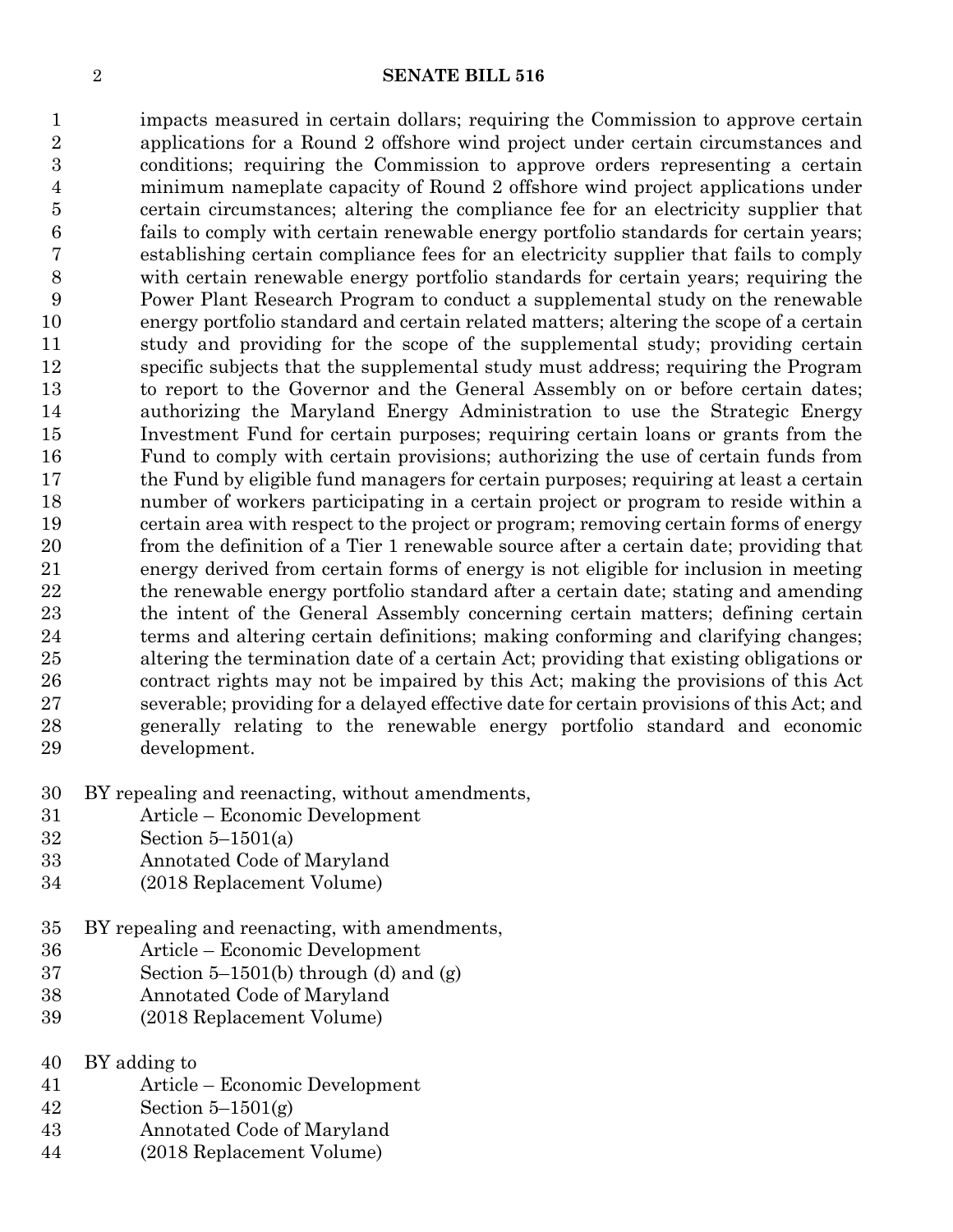| $\mathbf{1}$    | BY adding to                                                                          |
|-----------------|---------------------------------------------------------------------------------------|
| $\overline{2}$  | Article – Labor and Employment                                                        |
| $\overline{3}$  | Section 11-708.1                                                                      |
| $\overline{4}$  | Annotated Code of Maryland                                                            |
| $\overline{5}$  | (2016 Replacement Volume and 2018 Supplement)                                         |
| $6\phantom{.}6$ | BY repealing and reenacting, with amendments,                                         |
| 7               | Article – Labor and Employment                                                        |
| $8\,$           | Section 11-709                                                                        |
| 9               | Annotated Code of Maryland                                                            |
| 10              | (2016 Replacement Volume and 2018 Supplement)                                         |
| 11              | BY repealing and reenacting, without amendments,                                      |
| 12              | Article - Public Utilities                                                            |
| 13              | Section $7-701(a)$ and (h)                                                            |
| 14              | Annotated Code of Maryland                                                            |
| 15              | (2010 Replacement Volume and 2018 Supplement)                                         |
| 16              | BY repealing and reenacting, with amendments,                                         |
| 17              | Article – Public Utilities                                                            |
| 18              | Section 7-701(k), (n), and (r), 7-702, 7-703, 7-704(a)(2), 7-704.1, 7-704.2(a)(1) and |
| 19              | $(c)(1), 7-705(b),$ and $7-714$                                                       |
| 20              | Annotated Code of Maryland                                                            |
| 21              | (2010 Replacement Volume and 2018 Supplement)                                         |
| 22              | BY adding to                                                                          |
| 23              | Article – Public Utilities                                                            |
| 24              | Section 7–701( $p-1$ ) and ( $p-2$ )                                                  |
| 25              | Annotated Code of Maryland                                                            |
| 26              | (2010 Replacement Volume and 2018 Supplement)                                         |
| 27              | BY repealing and reenacting, without amendments,                                      |
| 28              | Article – State Government                                                            |
| 29              | Section 9–20B–01(a) and (d) and 9–20B–05(a)                                           |
| 30              | Annotated Code of Maryland                                                            |
| 31              | (2014 Replacement Volume and 2018 Supplement)                                         |
| 32              | BY repealing and reenacting, with amendments,                                         |
| 33              | Article – State Government                                                            |
| 34              | Section $9-20B-05(f)$ and (i)                                                         |
| 35              | Annotated Code of Maryland                                                            |
| 36              | (2014 Replacement Volume and 2018 Supplement)                                         |
| 37              | BY repealing                                                                          |
| 38              | Article - State Government                                                            |
| 39              | Section $9-20B-05(f-1)$                                                               |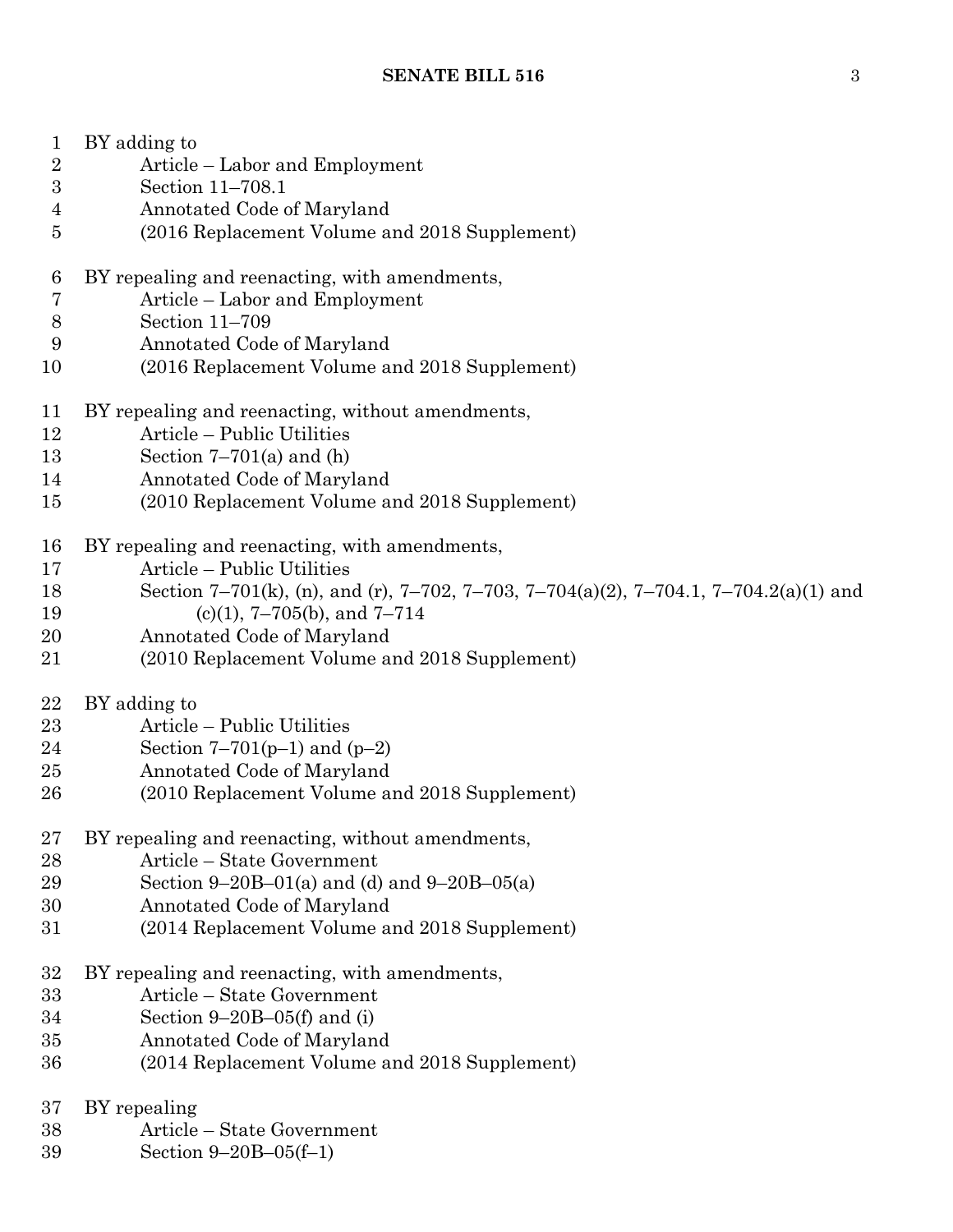| 1<br>$\overline{2}$                               | Annotated Code of Maryland<br>(2014 Replacement Volume and 2018 Supplement)                                                                                               |
|---------------------------------------------------|---------------------------------------------------------------------------------------------------------------------------------------------------------------------------|
| 3<br>$\overline{4}$<br>5<br>$\boldsymbol{6}$<br>7 | BY adding to<br>Article - State Government<br>Section $9-20B-05(f-1)$ and (m)<br>Annotated Code of Maryland<br>(2014 Replacement Volume and 2018 Supplement)              |
| 8<br>9<br>10                                      | BY repealing and reenacting, with amendments,<br>Chapter 393 of the Acts of the General Assembly of 2017<br>Section 2                                                     |
| 11<br>12                                          | SECTION 1. BE IT ENACTED BY THE GENERAL ASSEMBLY OF MARYLAND,<br>That the Laws of Maryland read as follows:                                                               |
| 13                                                | <b>Article - Economic Development</b>                                                                                                                                     |
| 14                                                | $5 - 1501.$                                                                                                                                                               |
| 15<br>16                                          | There is a Small, Minority, and Women-Owned Businesses Account under the<br>(a)<br>authority of the Department.                                                           |
| 17<br>18                                          | The Account shall receive money as required under $\S 9$ –1A–27 of<br>(b)<br>(1)<br>(i)<br>the State Government Article.                                                  |
| 19<br>20<br>21                                    | The Account [may] SHALL receive money from the Strategic<br>(ii)<br>Energy Investment Fund AS REQUIRED under $\S$ 9-20B-05 of the State Government<br>Article.            |
| 22<br>23                                          | (2)<br>Money in the Account shall be invested and reinvested by the Treasurer<br>and interest and earnings shall accrue to the Account.                                   |
| 24                                                | (3)<br>The Comptroller shall:                                                                                                                                             |
| 25                                                | account for the Account; and<br>(i)                                                                                                                                       |
| 26<br>27<br>28                                    | on a properly approved transmittal prepared by the Department,<br>(ii)<br>issue a warrant to pay out money from the Account in the manner provided under this<br>section. |
| 29<br>30                                          | The Account is a special, nonlapsing fund that is not subject to $\S 7-302$<br>(4)<br>of the State Finance and Procurement Article.                                       |
| 31<br>$32\,$                                      | Expenditures from the Account shall only be made on a properly<br>(5)<br>approved transmittal prepared by the Department as provided under subsection (c) of this         |

section.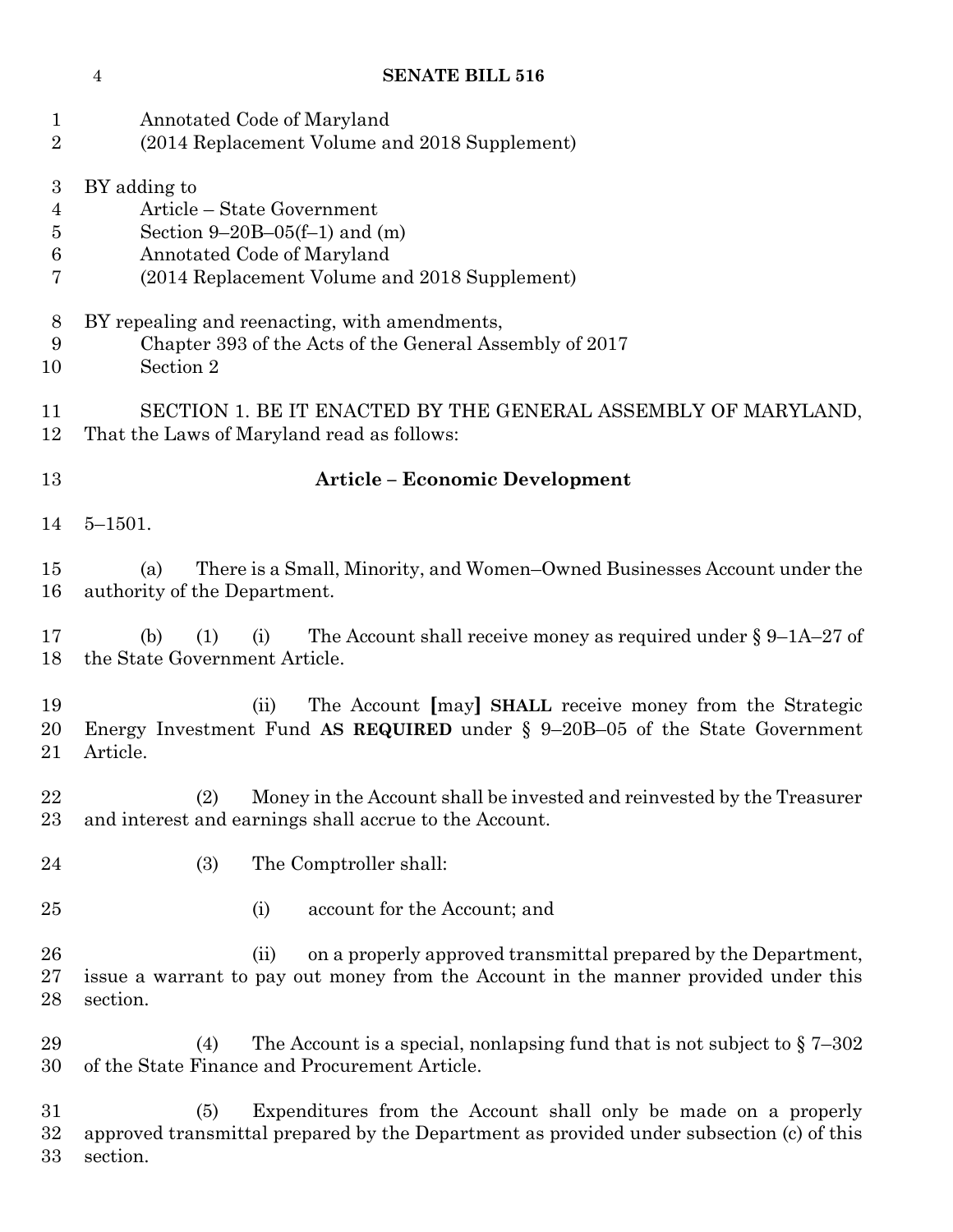(c) (1) In this subsection, "eligible fund manager"**:**

 **(I)** means an entity that has significant financial or investment experience, under criteria developed by the Department**; AND (II) INCLUDES AN ENTITY THAT THE DEPARTMENT DESIGNATES TO MANAGE FUNDS RECEIVED UNDER SUBSECTION (B)(1)(I) OF THIS SECTION**. (2) Subject to the provisions of paragraph (3) of this subsection, the Department shall make grants to eligible fund managers to provide investment capital and loans to small, minority, and women–owned businesses in the State. (3) **[**The**] EXCEPT FOR MONEY RECEIVED FROM THE STRATEGIC ENERGY INVESTMENT FUND, THE** Department shall ensure that eligible fund managers allocate at least 50% of the funds from this Account to small, minority, and women–owned businesses in the jurisdictions and communities surrounding a video lottery facility. (d) **(1)** Any money received from the Strategic Energy Investment Fund shall be used to benefit small, minority, **[**and**]** women–owned**, AND VETERAN–OWNED** businesses in the clean energy industry in the State. **(2) THE DEPARTMENT SHALL MAKE GRANTS TO ELIGIBLE FUND MANAGERS TO PROVIDE INVESTMENT CAPITAL, INCLUDING DIRECT EQUITY INVESTMENTS AND SIMILAR INVESTMENTS AND LOANS TO SMALL, MINORITY, WOMEN–OWNED, AND VETERAN–OWNED BUSINESSES IN THE CLEAN ENERGY INDUSTRY IN THE STATE. (G) (1) SUBJECT TO PARAGRAPHS (2) THROUGH (4) OF THIS SUBSECTION, AN ELIGIBLE FUND MANAGER MAY USE MONEY FROM A GRANT RECEIVED UNDER SUBSECTION (D)(1) OF THIS SECTION TO PAY EXPENSES FOR ADMINISTRATIVE, ACTUARIAL, LEGAL, MARKETING, AND TECHNICAL SERVICES AND MANAGEMENT FEES. (2) THE DEPARTMENT SHALL: (I) MAINTAIN ALL MONEY RECEIVED FROM THE STRATEGIC ENERGY INVESTMENT FUND IN A SINGLE ACCOUNT; AND (II) MAKE GRANT ALLOCATIONS TO AN ELIGIBLE FUND MANAGER AS THE MANAGER ADVISES THE DEPARTMENT THAT THE MANAGER HAS APPROVED AND PREPARED TO FUND AN INVESTMENT OR A LOAN. (3) ANY ALLOCATION THAT THE DEPARTMENT MAKES TO AN**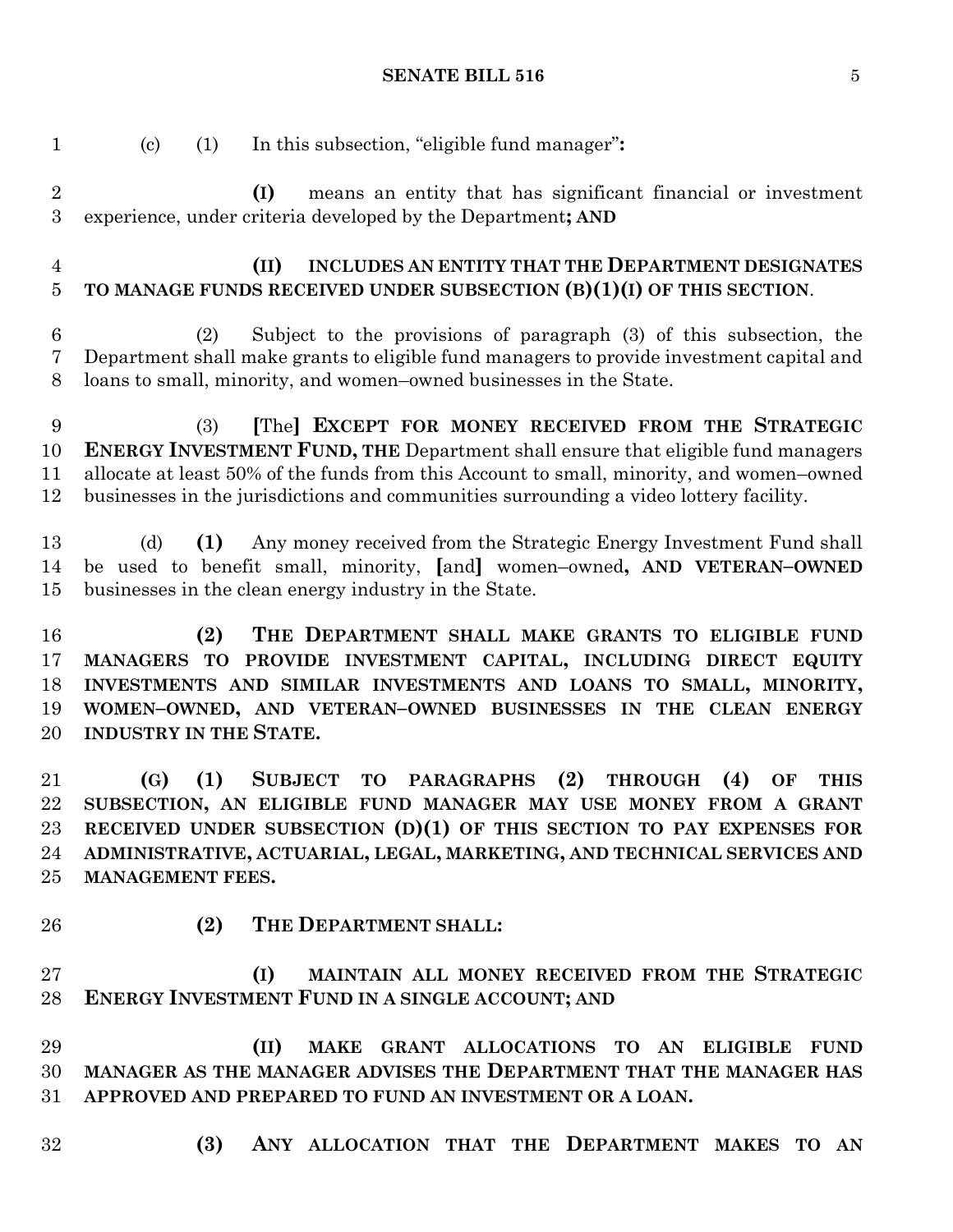**ELIGIBLE FUND MANAGER FROM THE STRATEGIC ENERGY INVESTMENT FUND SHALL INCLUDE:**

 **(II) AN ADDITIONAL 20% OF THE TOTAL INVESTMENT OR LOAN COMMITMENT AMOUNT AS A MANAGEMENT FEE FOR THE BENEFIT AND COMPENSATION OF THE ELIGIBLE FUND MANAGER.**

**(I) THE AMOUNT OF THE INVESTMENT OR LOAN; AND**

 **(4) AN ELIGIBLE FUND MANAGER THAT RECEIVES AN ALLOCATION FROM THE STRATEGIC ENERGY INVESTMENT FUND SHALL RETAIN FOR THE MANAGER'S BENEFIT:**

**(I) ALL MANAGEMENT FEES PAID BY THE DEPARTMENT; AND**

 **(II) ALL INTEREST EARNED FROM A LOAN MADE BY THE ELIGIBLE FUND MANAGER UNDER THIS SUBSECTION.**

 **[**(g)**] (H)** The Legislative Auditor shall audit the utilization of the funds that are allocated to small, minority, and women–owned businesses by eligible fund managers under subsection (c)(3) of this section during an audit of the applicable State unit as provided in § 2–1220 of the State Government Article.

#### **Article – Labor and Employment**

**11–708.1.**

**(A) THERE IS A CLEAN ENERGY WORKFORCE ACCOUNT.**

 **(B) THE ACCOUNT SHALL BE FUNDED FROM THE STRATEGIC ENERGY INVESTMENT FUND IN ACCORDANCE WITH § 9–20B–05(F)(10) AND (I) OF THE STATE GOVERNMENT ARTICLE.**

 **(C) (1) THE ACCOUNT SHALL BE USED TO SUPPORT A WORKFORCE DEVELOPMENT PROGRAM THAT PROVIDES PRE–APPRENTICESHIP JOBS TRAINING IN ACCORDANCE WITH THIS SUBSECTION.**

- 
- **(2) THE PROGRAM MUST:**

 **(I) BE DESIGNED TO PREPARE INDIVIDUALS TO ENTER AND SUCCEED IN AN APPRENTICESHIP PROGRAM REGISTERED BY THE MARYLAND APPRENTICESHIP AND TRAINING COUNCIL; AND**

**(II) INCLUDE:**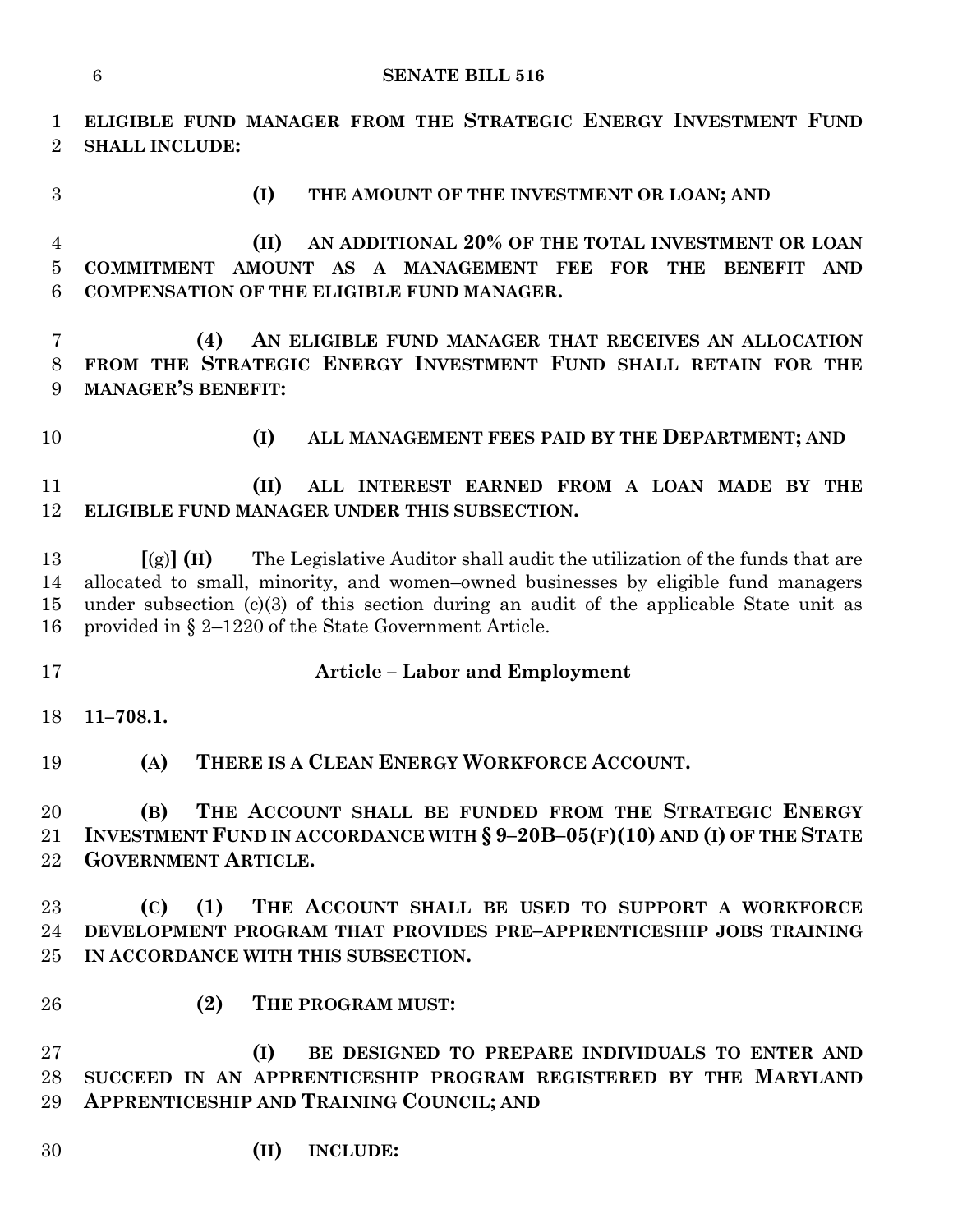**1. TRAINING AND CURRICULUM THAT PREPARES INDIVIDUALS WITH THE SKILLS AND COMPETENCIES TO ENTER ONE OR MORE STATE–REGISTERED APPRENTICESHIP PROGRAMS THAT PREPARE WORKERS FOR CAREERS IN THE CLEAN ENERGY INDUSTRY;**

 **2. A DOCUMENTED STRATEGY FOR INCREASING APPRENTICESHIP OPPORTUNITIES FOR UNEMPLOYED AND UNDEREMPLOYED INDIVIDUALS; AND**

 **3. RIGOROUS PERFORMANCE AND EVALUATION METHODS TO ENSURE PROGRAM EFFECTIVENESS AND IMPROVEMENT.**

- **(3) ELIGIBLE CLEAN ENERGY INDUSTRY JOBS INCLUDE POSITIONS IN:**
- **(I) RENEWABLE ENERGY;**
- **(II) ENERGY EFFICIENCY;**
- **(III) ENERGY STORAGE;**
- **(IV) RESOURCE CONSERVATION; AND**
- **(V) ADVANCED TRANSPORTATION.**
- 11–709.

 (a) On or before December 31 of each year, the Department shall report to the Governor and, in accordance with § 2–1246 of the State Government Article, to the Senate Finance Committee and the House Economic Matters Committee on the Maryland EARN Program.

- (b) The report required under subsection (a) of this section shall include:
	- (1) an identification of training needs statewide, including industries in urgent need of qualified workers;

 (2) information on measures being used to track the success and accountability of the Maryland EARN Program, including use of the StateStat accountability process under § 3–1003(b) of the State Finance and Procurement Article;

 (3) (i) a description of each strategic industry partnership receiving grant funding and the status of the partnership; and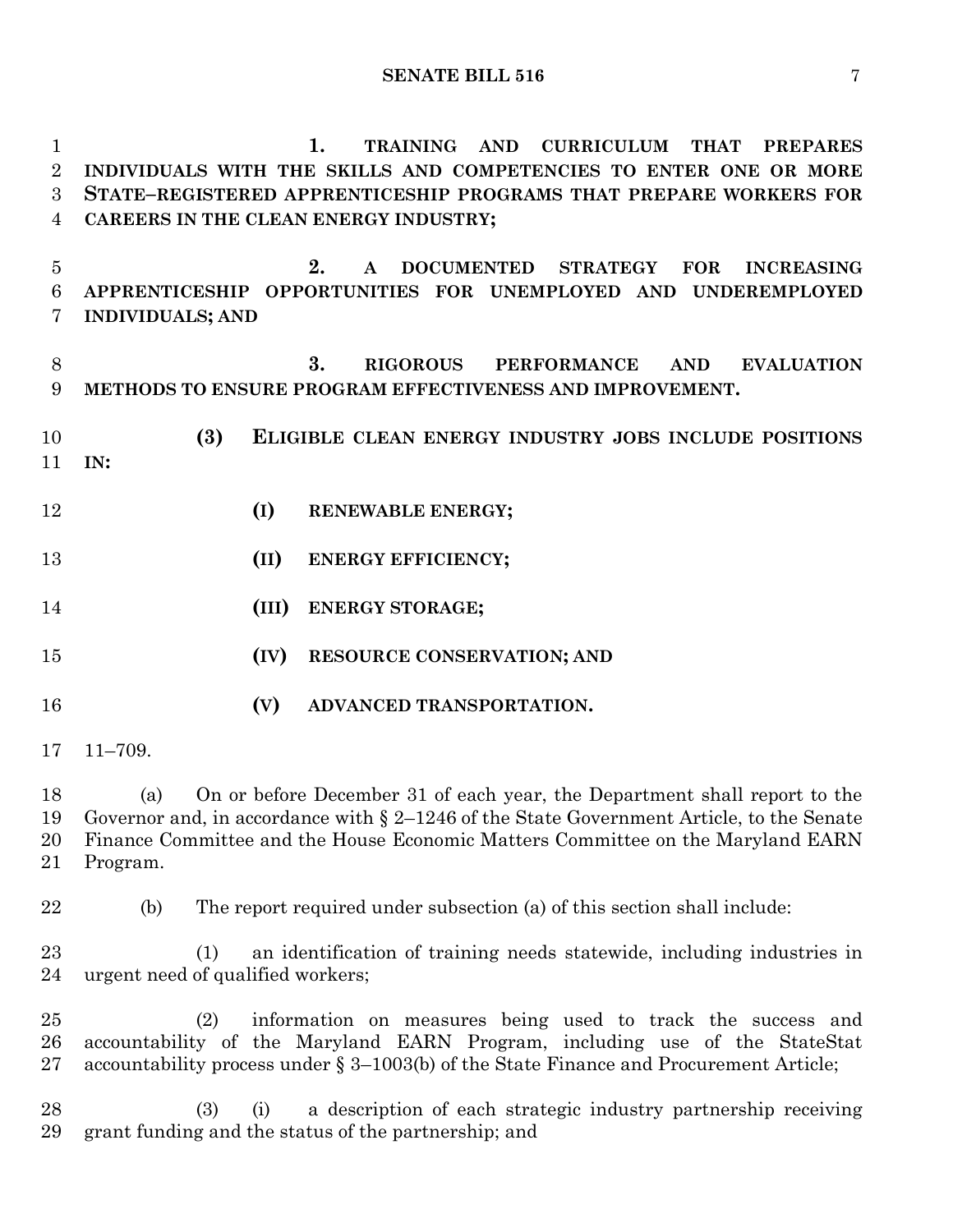|                                | 8                                         |      |    | <b>SENATE BILL 516</b>                                                                                                                                                  |
|--------------------------------|-------------------------------------------|------|----|-------------------------------------------------------------------------------------------------------------------------------------------------------------------------|
| $\mathbf{1}$<br>$\overline{2}$ | partnership is located;                   | (ii) |    | the jurisdiction of the State in which each strategic industry                                                                                                          |
| $\boldsymbol{3}$               | (4)                                       |      |    | the number of individuals:                                                                                                                                              |
| 4<br>5<br>6                    | and                                       | (i)  |    | by sex, race, national origin, income, county of residence, and<br>educational attainment, participating in each component of the Maryland EARN Program;                |
| 7<br>8                         | the Program, have obtained:               | (ii) |    | participating in the Maryland EARN Program who, as a result of                                                                                                          |
| 9                              |                                           |      | 1. | a credential or an identifiable skill;                                                                                                                                  |
| 10                             |                                           |      | 2. | a new employment position;                                                                                                                                              |
| 11                             |                                           |      | 3. | a title promotion; or                                                                                                                                                   |
| 12                             |                                           |      | 4. | a wage promotion; [and]                                                                                                                                                 |
| 13<br>14                       | (5)                                       |      |    | an assessment of whether and to what extent the approved strategic<br>industry partnerships utilized existing data concerning:                                          |
| $15\,$                         |                                           | (i)  |    | training needs in the State identified in previous studies; and                                                                                                         |
| 16<br>17                       | plans, or research; AND                   | (ii) |    | applicable skills needs identified in existing workforce studies,                                                                                                       |
| 18<br>19                       | (6)                                       |      |    | INFORMATION ON THE SUCCESS OF FUNDING WORKFORCE<br>DEVELOPMENT PROGRAMS UNDER § 11-708.1 OF THIS SUBTITLE.                                                              |
| 20                             |                                           |      |    | <b>Article - Public Utilities</b>                                                                                                                                       |
| 21                             | $7 - 701.$                                |      |    |                                                                                                                                                                         |
| $22\,$                         | (a)                                       |      |    | In this subtitle the following words have the meanings indicated.                                                                                                       |
| 23<br>24<br>25                 | (h)<br>derived from offshore wind energy. |      |    | "Offshore wind renewable energy credit" or "OREC" means a renewable<br>energy credit equal to the generation attributes of 1 megawatt-hour of electricity that is       |
| 26<br>$27\,$<br>28             | (k)<br>equipment, that:                   |      |    | "Qualified offshore wind project" means a wind turbine electricity generation<br>facility, including the associated transmission-related interconnection facilities and |
| 29                             | (1)                                       |      |    | is located on the outer continental shelf of the Atlantic Ocean in an area                                                                                              |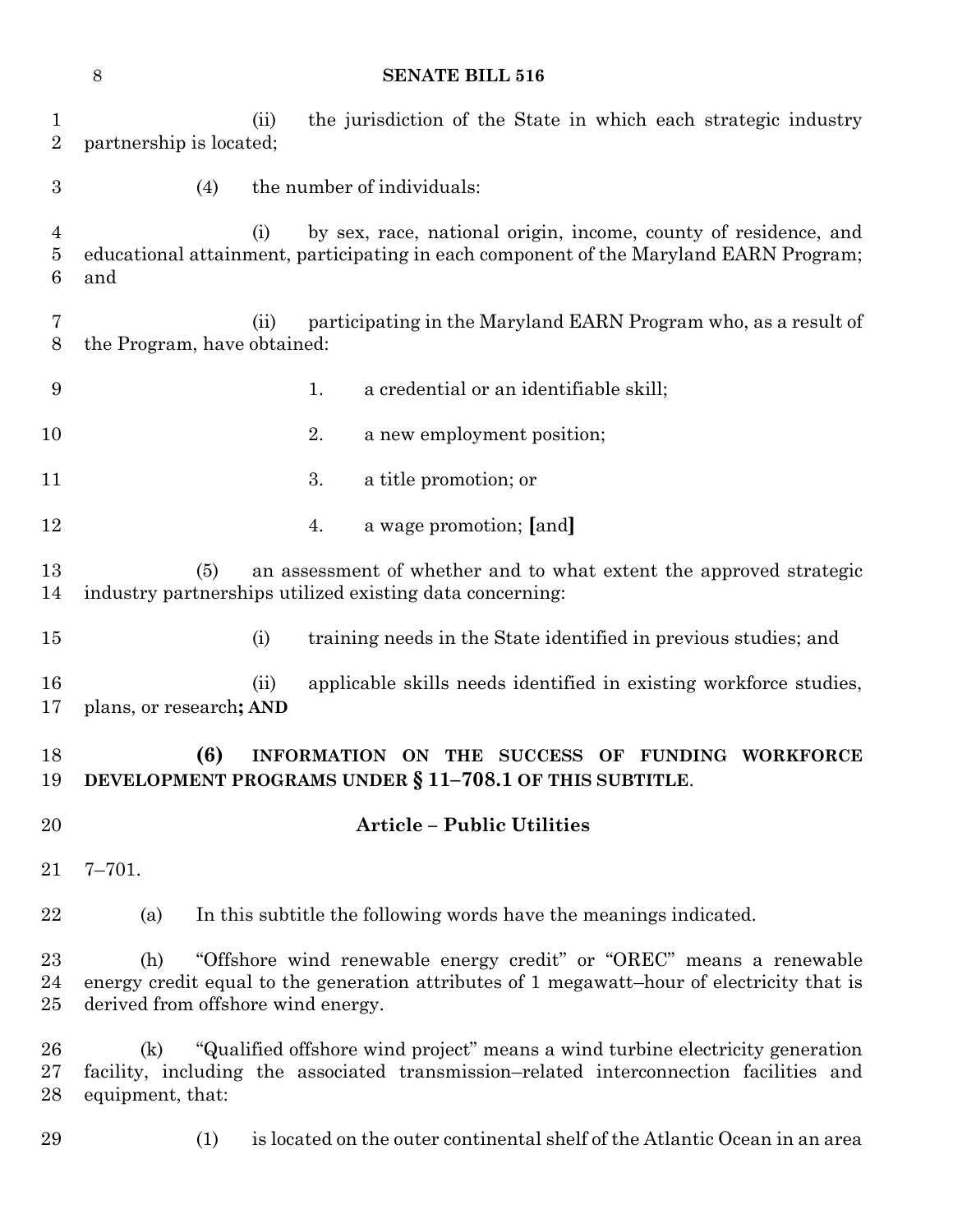that**[**:

 (i)**]** the United States Department of the Interior designates for leasing after coordination and consultation with the State in accordance with § 388(a) of the Energy Policy Act of 2005; and **[**(ii) is between 10 and 30 miles off the coast of the State;**]** (2) interconnects to the PJM Interconnection grid at a point located on the Delmarva Peninsula**[**; and (3) the Commission approves under § 7–704.1 of this subtitle**]**. (n) "Renewable energy credit" or "credit" means a credit equal to the generation attributes of 1 megawatt–hour of electricity that is derived from a Tier 1 renewable source or a Tier 2 renewable source that is located: 12 (1) in the PJM region; (2) outside the area described in item (1) of this subsection but in a control area that is adjacent to the PJM region, if the electricity is delivered into the PJM region; or (3) on the outer continental shelf of the Atlantic Ocean in an area that: (i) the United States Department of the Interior designates for leasing after coordination and consultation with the State in accordance with § 388(a) of the Energy Policy Act of 2005; and (ii) is between 10 and **[**30**] 80** miles off the coast of the State. **(P–1) "ROUND 1 OFFSHORE WIND PROJECT" MEANS A QUALIFIED OFFSHORE WIND PROJECT THAT: (1) IS BETWEEN 10 AND 30 MILES OFF THE COAST OF THE STATE; AND (2) THE COMMISSION APPROVED UNDER § 7–704.1 OF THIS SUBTITLE BEFORE JULY 1, 2017. (P–2) "ROUND 2 OFFSHORE WIND PROJECT" MEANS A QUALIFIED OFFSHORE WIND PROJECT THAT: (1) IS NOT LESS THAN 10 MILES OFF THE COAST OF THE STATE; AND (2) THE COMMISSION APPROVES UNDER § 7–704.1 OF THIS SUBTITLE**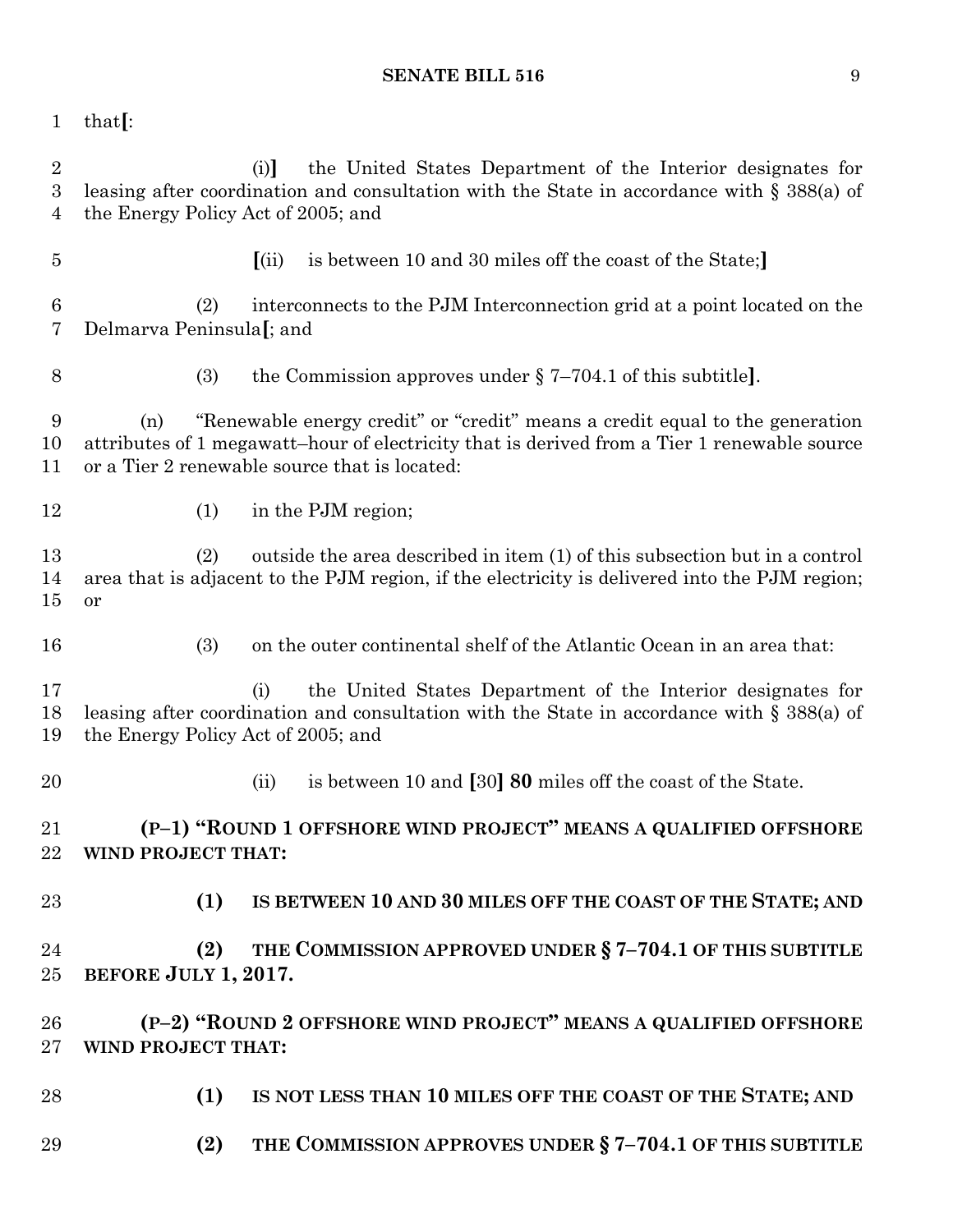# **ON OR AFTER JULY 1, 2017.**

- 7–702.
- (a) It is the intent of the General Assembly to:

 (1) recognize the economic, environmental, fuel diversity, and security benefits of renewable energy resources;

# (2) **REDUCE GREENHOUSE GAS EMISSIONS AND ELIMINATE CARBON–FUELED GENERATION FROM THE STATE'S ELECTRIC GRID BY USING THESE RESOURCES;**

**(3)** establish a market for electricity from these resources in Maryland; and

 **[**(3)**] (4)** lower the cost to consumers of electricity produced from these resources.

(b) The General Assembly finds that:

 (1) the benefits of electricity from renewable energy resources, including long–term decreased emissions, a healthier environment, increased energy security, and decreased reliance on and vulnerability from imported energy sources, accrue to the public at large; **[**and**]**

 (2) electricity suppliers and consumers share an obligation to develop a minimum level of these resources in the electricity supply portfolio of the State**; AND**

# **(3) THE STATE NEEDS TO INCREASE ITS RELIANCE ON RENEWABLE ENERGY IN ORDER TO REDUCE GREENHOUSE GAS EMISSIONS AND MEET THE STATE'S GREENHOUSE GAS EMISSIONS REDUCTION GOALS UNDER § 2–1205 OF THE ENVIRONMENT ARTICLE**.

7–703.

 (a) (1) (i) The Commission shall implement a renewable energy portfolio standard that, except as provided under paragraphs (2) and (3) of this subsection, applies to all retail electricity sales in the State by electricity suppliers.

 (ii) If the standard becomes applicable to electricity sold to a customer after the start of a calendar year, the standard does not apply to electricity sold to the customer during that portion of the year before the standard became applicable.

 (2) A renewable energy portfolio standard may not apply to electricity sales at retail by any electricity supplier: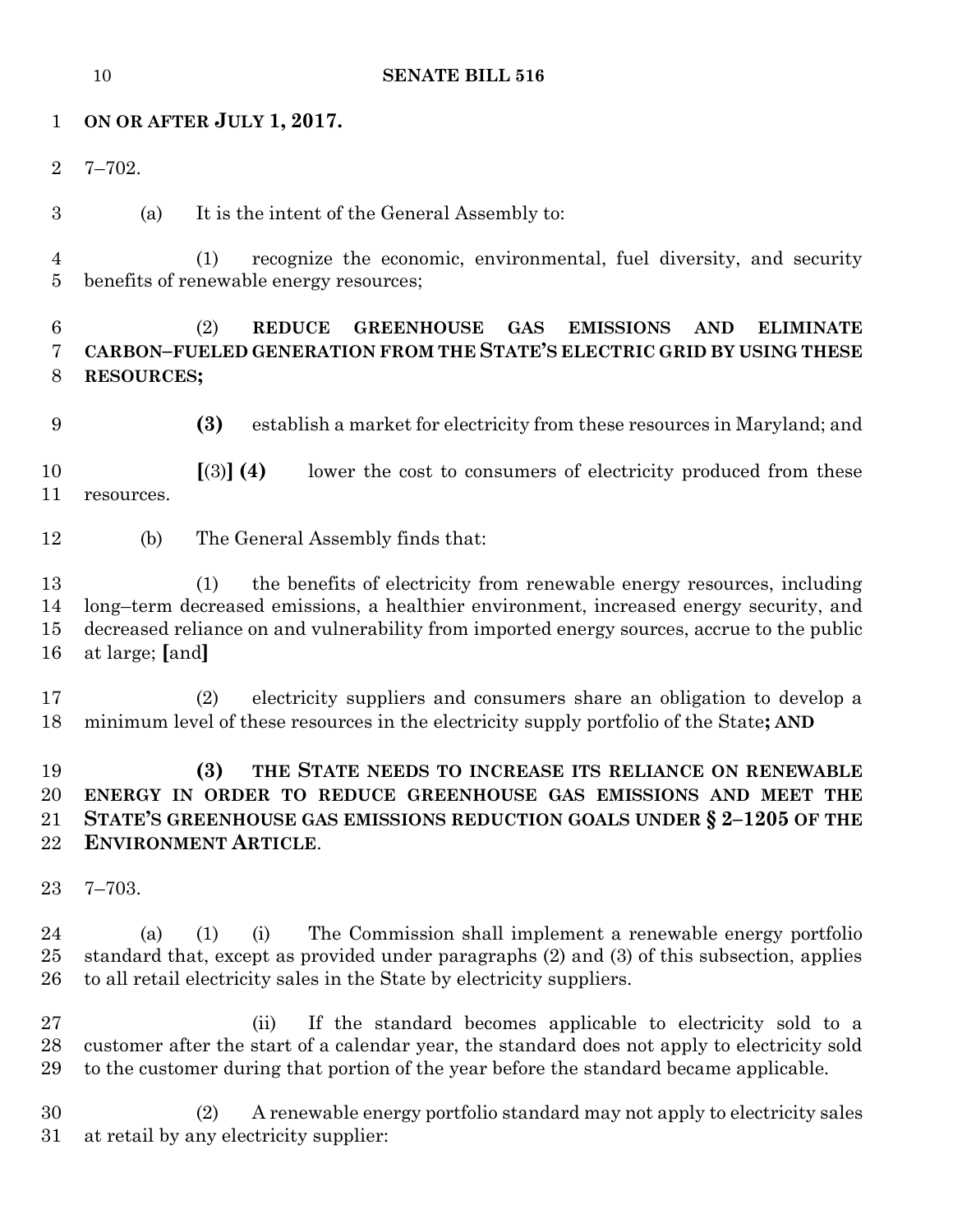(i) in excess of 300,000,000 kilowatt–hours of industrial process load to a single customer in a year;

 (ii) to residential customers in a region of the State in which electricity prices for residential customers are subject to a freeze or cap contained in a settlement agreement entered into under § 7–505 of this title until the freeze or cap has expired; or

 (iii) to a customer served by an electric cooperative under an electricity supplier purchase agreement that existed on October 1, 2004, until the expiration of the agreement, as the agreement may be renewed or amended.

 (3) The portion of a renewable energy portfolio standard that represents offshore wind energy may not apply to electricity sales at retail by any electricity supplier in excess of:

 (i) 75,000,000 kilowatt–hours of industrial process load to a single customer in a year; and

15 (ii) 3,000 kilowatt–hours of electricity in a month to a customer who is an owner of agricultural land and files an Internal Revenue Service form 1040, schedule F.

(b) The renewable energy portfolio standard shall be as follows:

 (1) in 2006, 1% from Tier 1 renewable sources and 2.5% from Tier 2 renewable sources;

 (2) in 2007, 1% from Tier 1 renewable sources and 2.5% from Tier 2 renewable sources;

 (3) in 2008, 2.005% from Tier 1 renewable sources, including at least 0.005% derived from solar energy, and 2.5% from Tier 2 renewable sources;

 (4) in 2009, 2.01% from Tier 1 renewable sources, including at least 0.01% derived from solar energy, and 2.5% from Tier 2 renewable sources;

 (5) in 2010, 3.025% from Tier 1 renewable sources, including at least 0.025% derived from solar energy, and 2.5% from Tier 2 renewable sources;

 (6) in 2011, 5.0% from Tier 1 renewable sources, including at least 0.05% derived from solar energy, and 2.5% from Tier 2 renewable sources;

 (7) in 2012, 6.5% from Tier 1 renewable sources, including at least 0.1% derived from solar energy, and 2.5% from Tier 2 renewable sources;

(8) in 2013, 8.2% from Tier 1 renewable sources, including at least 0.25%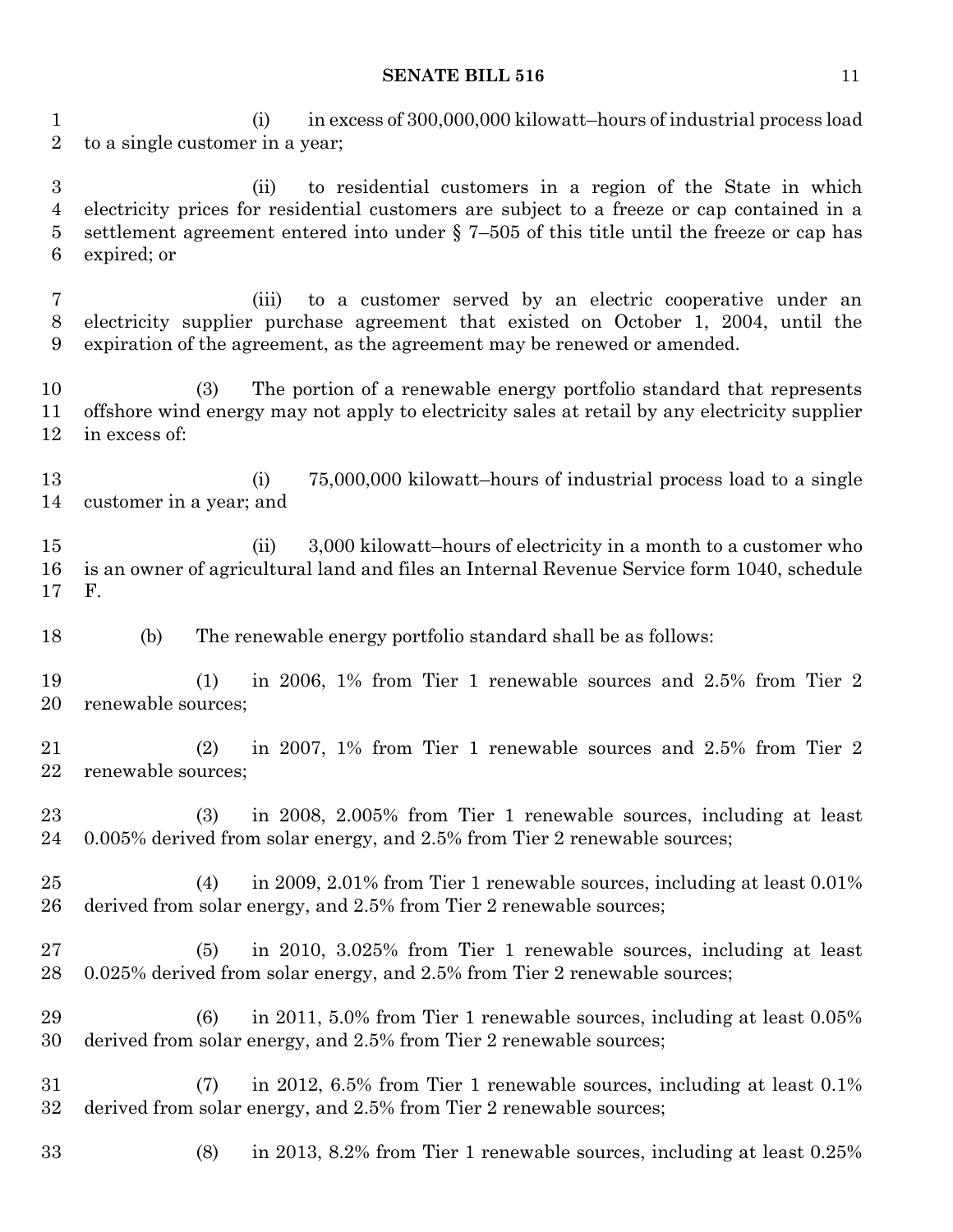|                                  | 12         |      |          | <b>SENATE BILL 516</b>                                                                                                                       |
|----------------------------------|------------|------|----------|----------------------------------------------------------------------------------------------------------------------------------------------|
| $\mathbf{1}$                     |            |      |          | derived from solar energy, and 2.5% from Tier 2 renewable sources;                                                                           |
| $\sqrt{2}$<br>$\sqrt{3}$         |            | (9)  |          | in 2014, 10.3% from Tier 1 renewable sources, including at least 0.35%<br>derived from solar energy, and 2.5% from Tier 2 renewable sources; |
| $\overline{4}$<br>$\overline{5}$ |            | (10) |          | in 2015, 10.5% from Tier 1 renewable sources, including at least 0.5%<br>derived from solar energy, and 2.5% from Tier 2 renewable sources;  |
| 6<br>$\overline{7}$              |            | (11) |          | in 2016, 12.7% from Tier 1 renewable sources, including at least 0.7%<br>derived from solar energy, and 2.5% from Tier 2 renewable sources;  |
| 8                                |            | (12) | in 2017: |                                                                                                                                              |
| 9                                |            |      | (i)      | 13.1% from Tier 1 renewable sources, including:                                                                                              |
| 10                               |            |      |          | at least 1.15% derived from solar energy; and<br>1.                                                                                          |
| 11<br>12                         |            |      |          | an amount set by the Commission under $\S$ 7-704.2(a) of<br>2.<br>this subtitle, not to exceed 2.5%, derived from offshore wind energy; and  |
| 13                               |            |      | (ii)     | 2.5% from Tier 2 renewable sources;                                                                                                          |
| 14                               |            | (13) | in 2018: |                                                                                                                                              |
| 15                               |            |      | (i)      | 15.8% from Tier 1 renewable sources, including:                                                                                              |
| 16                               |            |      |          | 1.<br>at least 1.5% derived from solar energy; and                                                                                           |
| 17<br>18                         |            |      |          | an amount set by the Commission under $\S$ 7-704.2(a) of<br>2.<br>this subtitle, not to exceed 2.5%, derived from offshore wind energy; and  |
| 19                               |            |      | (ii)     | 2.5% from Tier 2 renewable sources;                                                                                                          |
| 20                               |            | (14) |          | in 2019, [20.4%] 20.7% from Tier 1 renewable sources, including:                                                                             |
| 21                               |            |      | (i)      | at least [1.95%] 5.5% derived from solar energy; and                                                                                         |
| 22<br>23                         |            |      | (ii)     | an amount set by the Commission under $\S$ 7-704.2(a) of this<br>subtitle, not to exceed 2.5%, derived from offshore wind energy; [and]      |
| 24<br>25                         | including: | (15) |          | in 2020 [and later], [25%] 28% from Tier 1 renewable sources,                                                                                |
| 26                               |            |      | (i)      | at least $[2.5\%]$ 6% derived from solar energy; and                                                                                         |
| 27                               |            |      | (ii)     | an amount set by the Commission under $\S$ 7-704.2(a) of this                                                                                |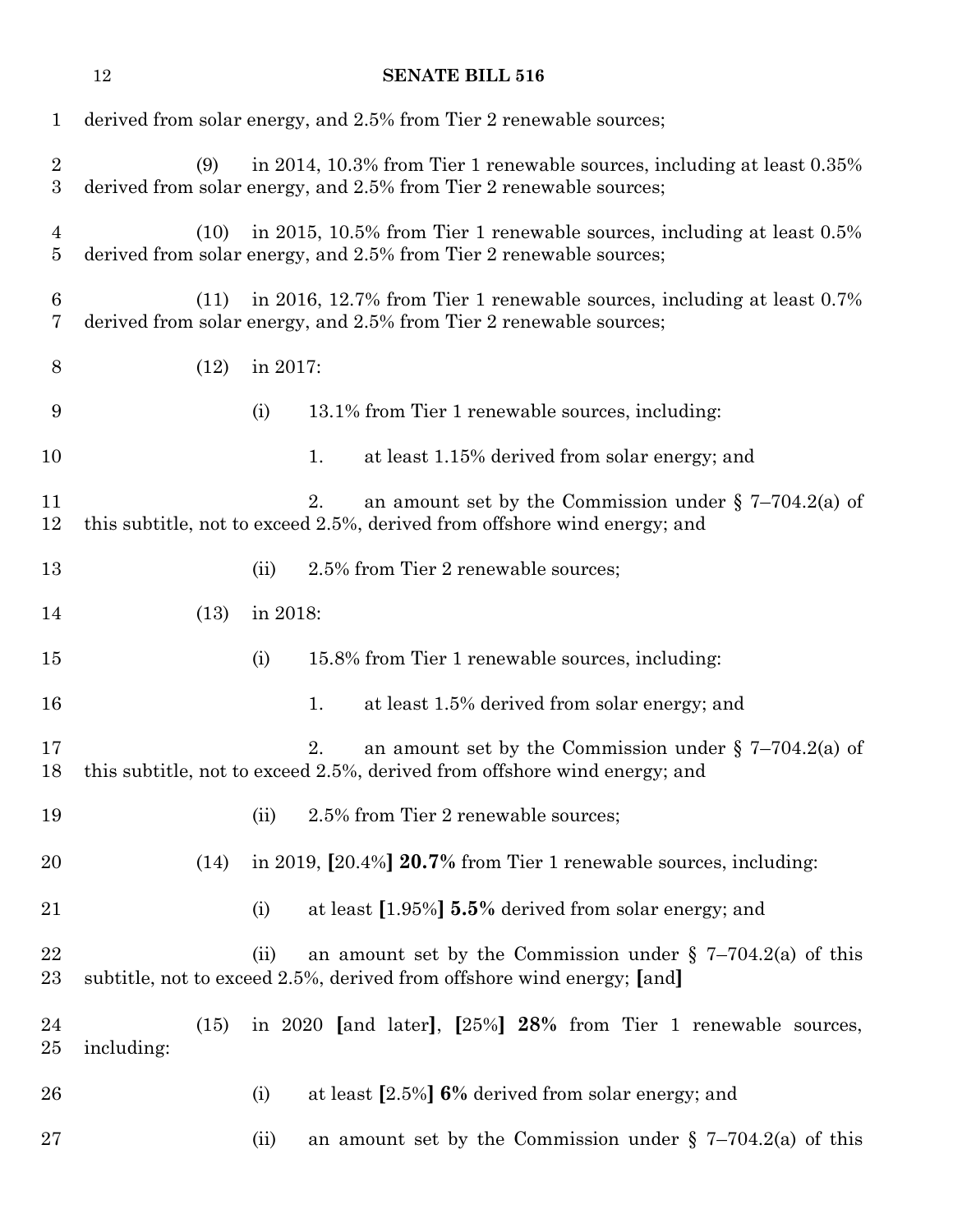| $\mathbf{1}$                     |      |      | subtitle, not to exceed 2.5%, derived from offshore wind energy;                                                                |
|----------------------------------|------|------|---------------------------------------------------------------------------------------------------------------------------------|
| $\overline{2}$                   |      |      | (16) IN 2021, 30.8% FROM TIER 1 RENEWABLE SOURCES, INCLUDING:                                                                   |
| 3                                |      | (I)  | AT LEAST 7.5% DERIVED FROM SOLAR ENERGY; AND                                                                                    |
| $\overline{4}$<br>$\overline{5}$ |      | (II) | AN AMOUNT SET BY THE COMMISSION UNDER § 7-704.2(A)<br>OF THIS SUBTITLE DERIVED FROM OFFSHORE WIND ENERGY;                       |
| 6                                | (17) |      | IN 2022, 33.1% FROM TIER 1 RENEWABLE SOURCES, INCLUDING:                                                                        |
| 7                                |      | (I)  | AT LEAST 8.5% DERIVED FROM SOLAR ENERGY; AND                                                                                    |
| 8<br>9                           |      | (II) | AN AMOUNT SET BY THE COMMISSION UNDER § 7-704.2(A)<br>OF THIS SUBTITLE DERIVED FROM OFFSHORE WIND ENERGY;                       |
| 10                               |      |      | (18) IN 2023, 35.4% FROM TIER 1 RENEWABLE SOURCES, INCLUDING:                                                                   |
| 11                               |      | (I)  | AT LEAST 9.5% DERIVED FROM SOLAR ENERGY; AND                                                                                    |
| 12<br>13                         |      | (II) | AN AMOUNT SET BY THE COMMISSION UNDER § 7-704.2(A)<br>OF THIS SUBTITLE DERIVED FROM OFFSHORE WIND ENERGY;                       |
| 14                               |      |      | (19) IN 2024, 37.7% FROM TIER 1 RENEWABLE SOURCES, INCLUDING:                                                                   |
| 15                               |      | (I)  | AT LEAST 10.5% DERIVED FROM SOLAR ENERGY; AND                                                                                   |
| 16<br>17                         |      | (II) | AN AMOUNT SET BY THE COMMISSION UNDER $\S 7-704.2(A)$<br>OF THIS SUBTITLE DERIVED FROM OFFSHORE WIND ENERGY;                    |
| 18                               | (20) |      | IN 2025, 40% FROM TIER 1 RENEWABLE SOURCES, INCLUDING:                                                                          |
| 19                               |      | (I)  | AT LEAST 11.5% DERIVED FROM SOLAR ENERGY; AND                                                                                   |
| 20<br>21                         |      | (II) | AN AMOUNT SET BY THE COMMISSION UNDER § 7-704.2(A)<br>OF THIS SUBTITLE, NOT TO EXCEED 10%, DERIVED FROM OFFSHORE WIND ENERGY;   |
| 22                               | (21) |      | IN 2026, 42.5% FROM TIER 1 RENEWABLE SOURCES, INCLUDING:                                                                        |
| 23                               |      | (I)  | AT LEAST 12.5% DERIVED FROM SOLAR ENERGY; AND                                                                                   |
| 24<br>25                         |      | (II) | AN AMOUNT SET BY THE COMMISSION UNDER $\S 7-704.2(A)$<br>OF THIS SUBTITLE DERIVED FROM OFFSHORE WIND ENERGY, INCLUDING AT LEAST |
|                                  |      |      |                                                                                                                                 |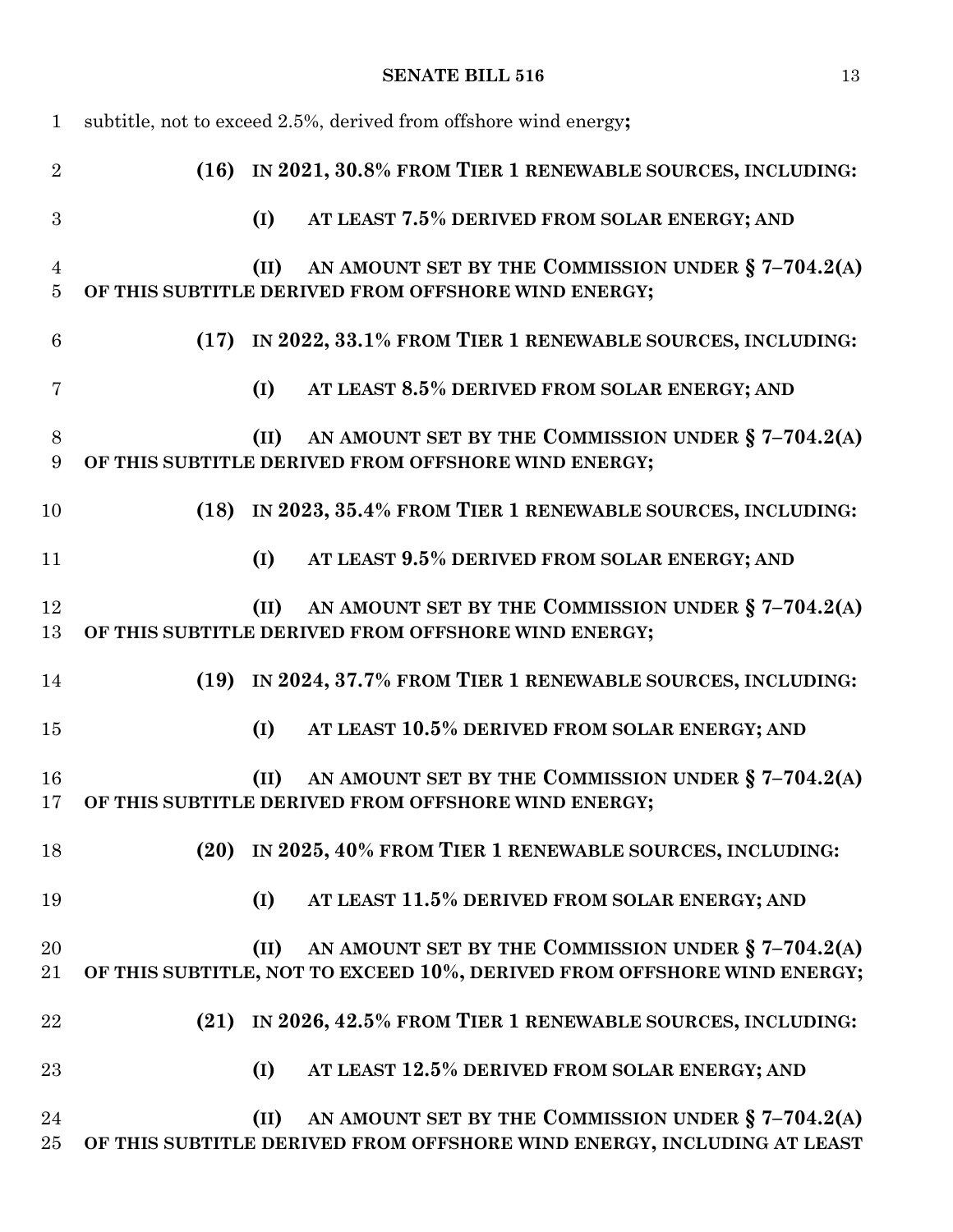|                                | <b>SENATE BILL 516</b><br>14                                                                                                                                                                                                                                                                                     |
|--------------------------------|------------------------------------------------------------------------------------------------------------------------------------------------------------------------------------------------------------------------------------------------------------------------------------------------------------------|
| $\mathbf{1}$                   | <b>400 MEGAWATTS OF ROUND 2 OFFSHORE WIND PROJECTS;</b>                                                                                                                                                                                                                                                          |
| $\overline{2}$                 | IN 2027, 45.5% FROM TIER 1 RENEWABLE SOURCES, INCLUDING:<br>(22)                                                                                                                                                                                                                                                 |
| 3                              | AT LEAST 13.5% DERIVED FROM SOLAR ENERGY; AND<br>(I)                                                                                                                                                                                                                                                             |
| $\overline{4}$<br>$\bf 5$<br>6 | AN AMOUNT SET BY THE COMMISSION UNDER § 7-704.2(A)<br>(II)<br>OF THIS SUBTITLE DERIVED FROM OFFSHORE WIND ENERGY, INCLUDING AT LEAST<br>400 MEGAWATTS OF ROUND 2 OFFSHORE WIND PROJECTS;                                                                                                                         |
| 7                              | (23) IN 2028, 47.5% FROM TIER 1 RENEWABLE SOURCES, INCLUDING:                                                                                                                                                                                                                                                    |
| 8                              | (I)<br>AT LEAST 14.5% DERIVED FROM SOLAR ENERGY; AND                                                                                                                                                                                                                                                             |
| 9<br>10<br>11                  | AN AMOUNT SET BY THE COMMISSION UNDER § 7-704.2(A)<br>(II)<br>OF THIS SUBTITLE DERIVED FROM OFFSHORE WIND ENERGY, INCLUDING AT LEAST<br>800 MEGAWATTS OF ROUND 2 OFFSHORE WIND PROJECTS;                                                                                                                         |
| 12                             | (24) IN 2029, 49.5% FROM TIER 1 RENEWABLE SOURCES, INCLUDING:                                                                                                                                                                                                                                                    |
| 13                             | (I)<br>AT LEAST 14.5% DERIVED FROM SOLAR ENERGY; AND                                                                                                                                                                                                                                                             |
| 14<br>15<br>16                 | AN AMOUNT SET BY THE COMMISSION UNDER § 7-704.2(A)<br>(II)<br>OF THIS SUBTITLE DERIVED FROM OFFSHORE WIND ENERGY, INCLUDING AT LEAST<br>800 MEGAWATTS OF ROUND 2 OFFSHORE WIND PROJECTS; AND                                                                                                                     |
| 17<br>18                       | (25) IN 2030 AND LATER, 50% FROM TIER 1 RENEWABLE SOURCES,<br><b>INCLUDING:</b>                                                                                                                                                                                                                                  |
| 19                             | (I)<br>AT LEAST 14.5% DERIVED FROM SOLAR ENERGY; AND                                                                                                                                                                                                                                                             |
| 20<br>21<br>22                 | AN AMOUNT SET BY THE COMMISSION UNDER $\S$ 7-704.2(A)<br>(II)<br>OF THIS SUBTITLE DERIVED FROM OFFSHORE WIND ENERGY, INCLUDING AT LEAST<br>1,200 MEGAWATTS OF ROUND 2 OFFSHORE WIND PROJECTS.                                                                                                                    |
| 23<br>24<br>25<br>26           | Before calculating the number of credits required to meet the percentages<br>(c)<br>established under subsection (b) of this section, an electricity supplier shall exclude from<br>its total retail electricity sales all retail electricity sales described in subsection (a)(2) and<br>$(3)$ of this section. |

27 (d) Subject to subsections (a) and (c) of this section and in accordance with § 7–704.2 of this subtitle, an electricity supplier shall meet the renewable energy portfolio standard by accumulating the equivalent amount of renewable energy credits that equal the percentages required under this section.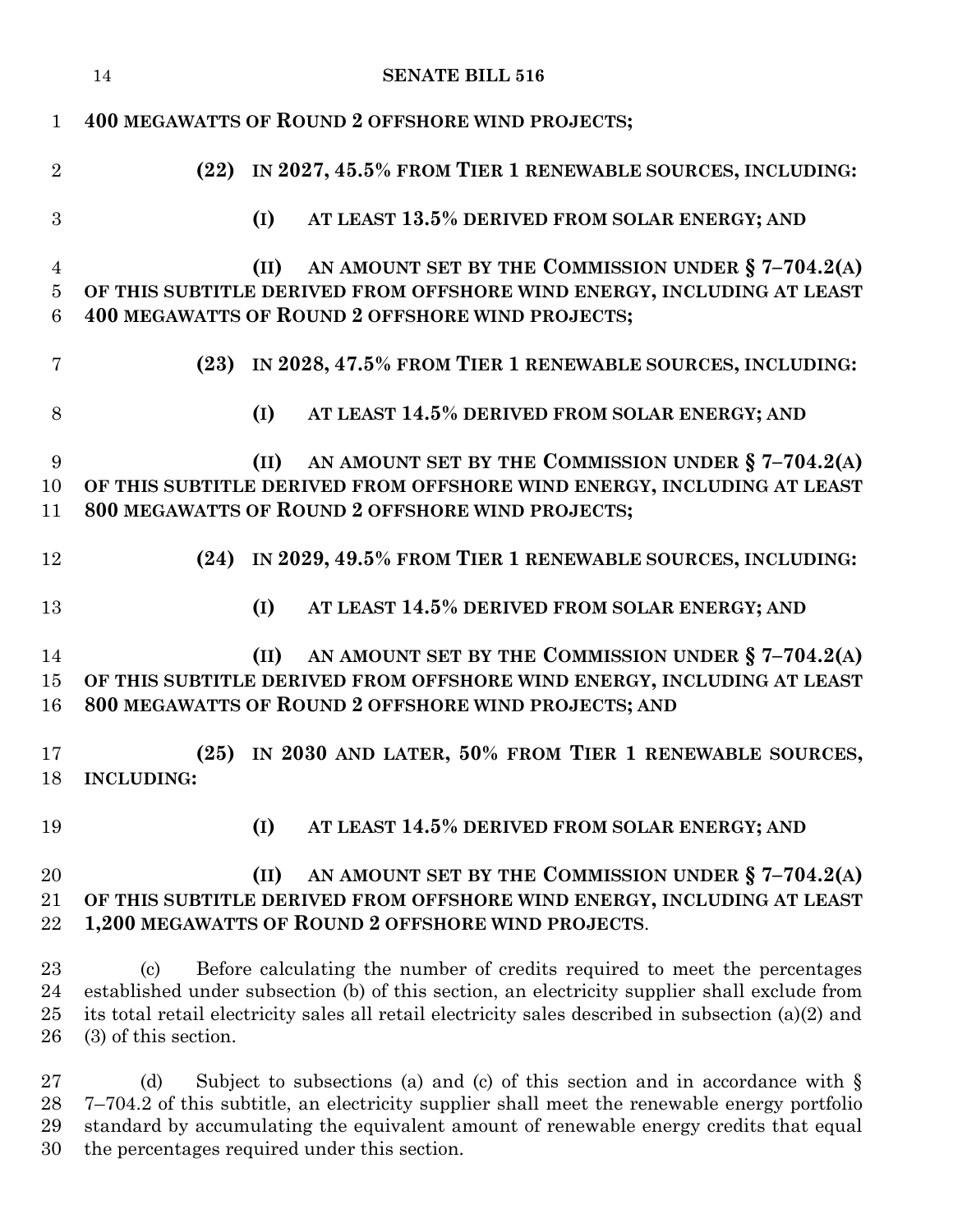7–704.1. 2 (a) (1) **THE GENERAL ASSEMBLY FINDS AND DECLARES THAT: (I) THE DEVELOPMENT OF OFFSHORE WIND ENERGY IS IMPORTANT TO THE ECONOMIC WELL–BEING OF THE STATE AND THE NATION; AND (II) IT IS IN THE PUBLIC INTEREST OF THE STATE TO FACILITATE THE CONSTRUCTION OF AT LEAST 1,200 MEGAWATTS OF ROUND 2 OFFSHORE WIND PROJECTS IN ORDER TO: 1. POSITION THE STATE TO TAKE ADVANTAGE OF THE ECONOMIC DEVELOPMENT BENEFITS OF THE EMERGING OFFSHORE WIND INDUSTRY; 2. PROMOTE THE DEVELOPMENT OF RENEWABLE ENERGY SOURCES THAT INCREASE THE NATION'S INDEPENDENCE FROM FOREIGN SOURCES OF FOSSIL FUELS; 3. REDUCE THE ADVERSE ENVIRONMENTAL AND HEALTH IMPACTS OF TRADITIONAL FOSSIL FUEL ENERGY SOURCES; AND 4. PROVIDE A LONG–TERM HEDGE AGAINST VOLATILE PRICES OF FOSSIL FUELS. (2)** After the effective date of Commission regulations implementing this section and § 7–704.2 of this subtitle, **AND BEFORE JUNE 30, 2017,** a person may submit an application to the Commission for approval of a proposed **ROUND 1** offshore wind project. **[**(2)**] (3)** (i) On receipt of the application for approval of a **[**qualified**] ROUND 1** offshore wind project, the Commission shall: 24 1. open an application period when other interested persons may submit applications for approval of **[**qualified**] ROUND 1** offshore wind projects; and 2. provide notice that the Commission is accepting applications for approval of **[**qualified**] ROUND 1** offshore wind projects. (ii) The Commission shall set the closing date for the application period to be no sooner than 90 days after the notice provided under subparagraph (i) of this paragraph.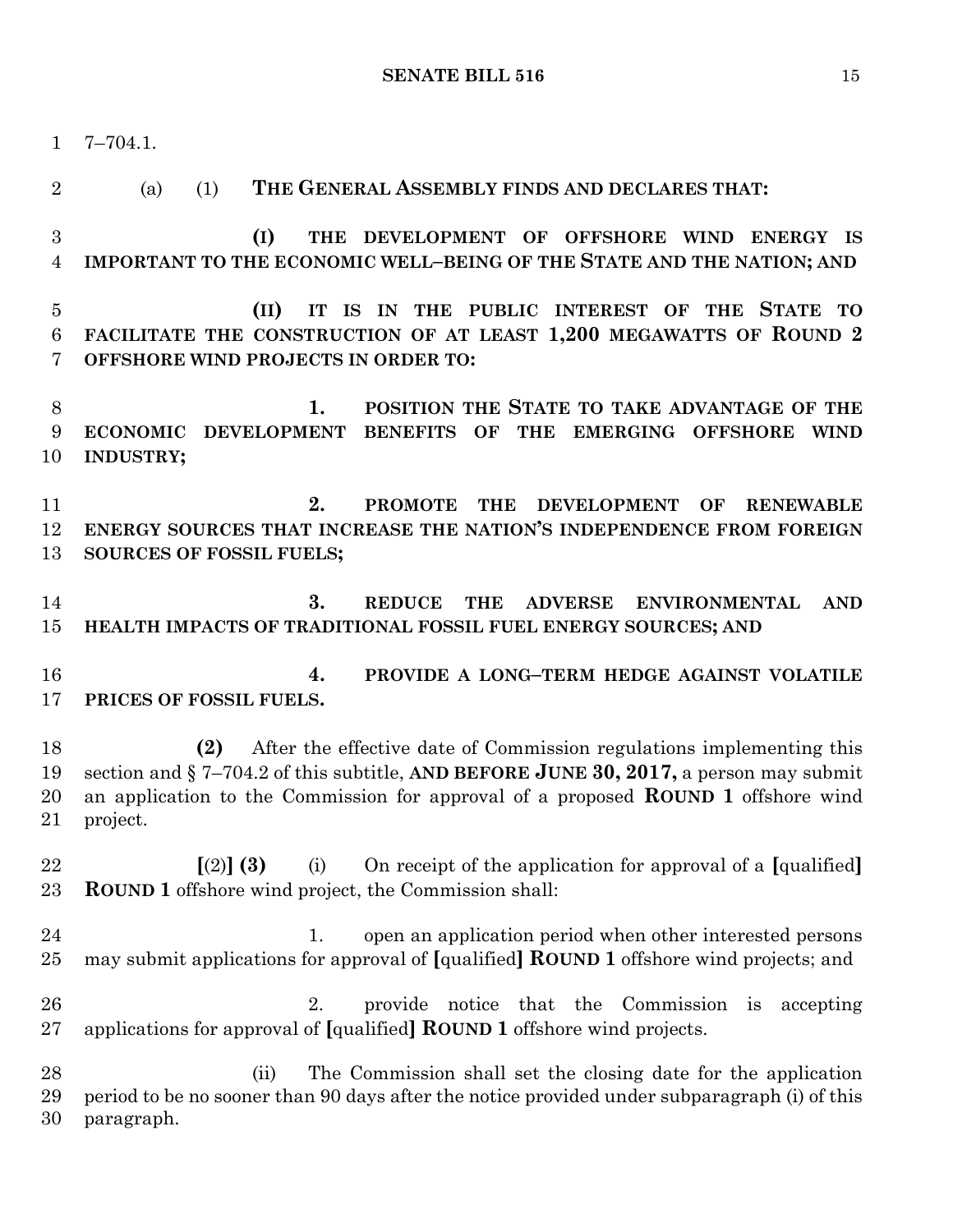| 1<br>$\overline{2}$      | (4)<br>THE COMMISSION SHALL PROVIDE ADDITIONAL APPLICATION<br>PERIODS BEGINNING, RESPECTIVELY:                                                                                                                                                                                                                                      |
|--------------------------|-------------------------------------------------------------------------------------------------------------------------------------------------------------------------------------------------------------------------------------------------------------------------------------------------------------------------------------|
| 3<br>4                   | JANUARY 1, 2020, FOR CONSIDERATION OF ROUND 2<br>(I)<br>OFFSHORE WIND PROJECTS TO BEGIN CREATING ORECS NOT LATER THAN 2026;                                                                                                                                                                                                         |
| $\overline{5}$<br>6<br>7 | JANUARY 1, 2021, FOR CONSIDERATION OF ROUND 2<br>(II)<br>OFFSHORE WIND PROJECTS TO BEGIN CREATING ORECS NOT LATER THAN 2028;<br><b>AND</b>                                                                                                                                                                                          |
| 8<br>9                   | JANUARY 1, 2022, FOR CONSIDERATION OF ROUND 2<br>(III)<br>OFFSHORE WIND PROJECTS TO BEGIN CREATING ORECS NOT LATER THAN 2030.                                                                                                                                                                                                       |
| 10<br>11                 | $(3)$ (5)<br>In its discretion, the Commission may provide for additional<br>application periods.                                                                                                                                                                                                                                   |
| 12<br>13<br>14           | Unless extended by mutual consent of the parties, the Commission shall<br>(b)<br>approve, conditionally approve, or deny an application within 180 days after the close of<br>the application period.                                                                                                                               |
| 15                       | $\left( \text{c}\right)$<br>An application shall include:                                                                                                                                                                                                                                                                           |
| 16<br>17                 | (1)<br>a detailed description and financial analysis of the offshore wind<br>project;                                                                                                                                                                                                                                               |
| 18<br>19<br>20<br>21     | the proposed method of financing the offshore wind project, including<br>(2)<br>documentation demonstrating that the applicant has applied for all current eligible State<br>and federal grants, rebates, tax credits, loan guarantees, or other programs available to<br>offset the cost of the project or provide tax advantages; |
| 22                       | (3)<br>a cost-benefit analysis that shall include at a minimum:                                                                                                                                                                                                                                                                     |
| 23<br>24<br>25           | a detailed input-output analysis of the impact of the offshore<br>(i)<br>wind project on income, employment, wages, and taxes in the State with particular<br>emphasis on in–State manufacturing employment;                                                                                                                        |
| 26<br>27<br>28           | (ii)<br>detailed information concerning assumed employment impacts<br>in the State, including the expected duration of employment opportunities, the salary of<br>each position, and other supporting evidence of employment impacts;                                                                                               |
| 29<br>30                 | an analysis of the anticipated environmental benefits, health<br>(iii)<br>benefits, and environmental impacts of the offshore wind project to the citizens of the State;                                                                                                                                                            |

31 (iv) an analysis of any impact on residential, commercial, and industrial rate payers over the life of the offshore wind project; industrial ratepayers over the life of the offshore wind project;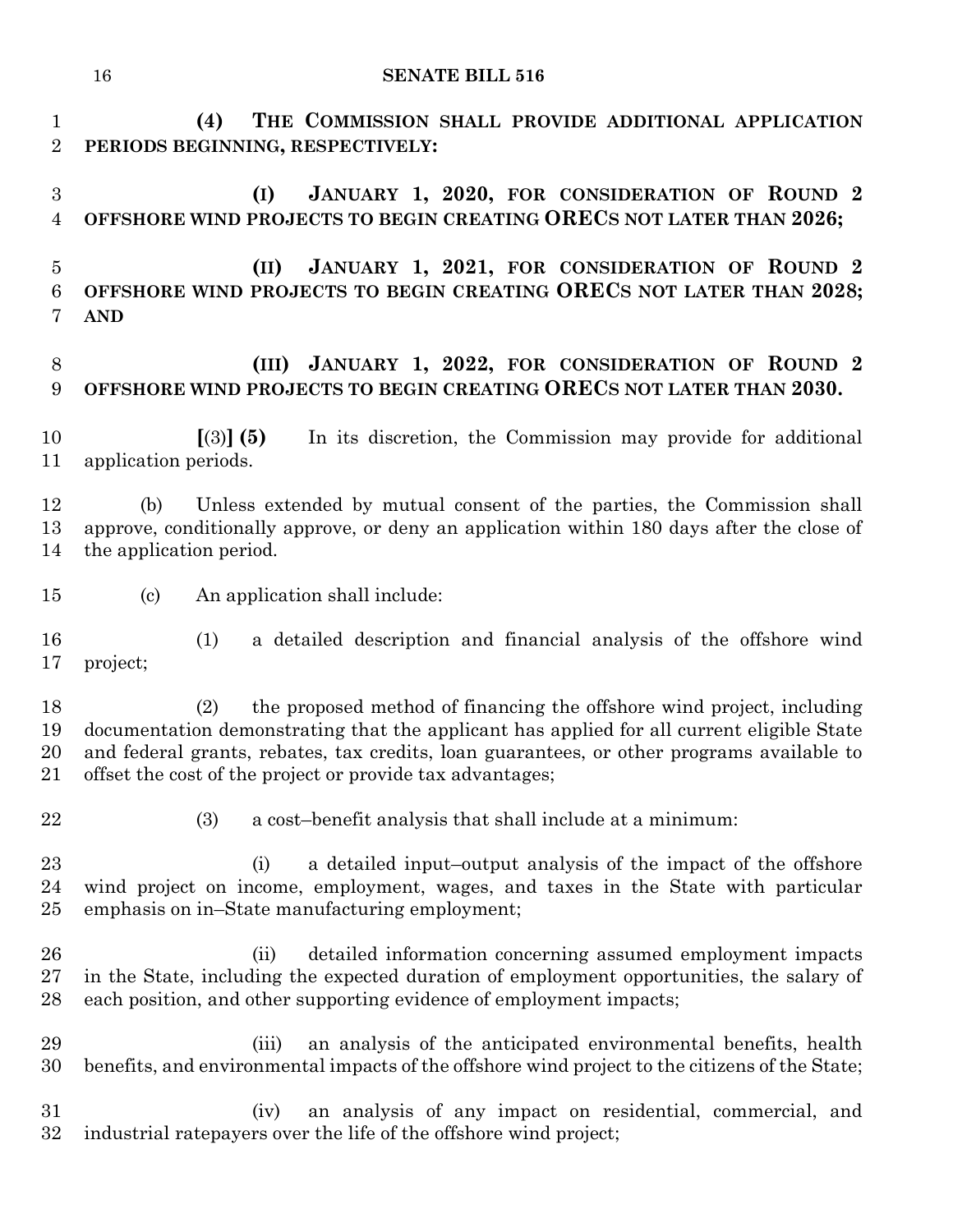(v) an analysis of any long–term effect on energy and capacity markets as a result of the proposed offshore wind project; (vi) an analysis of any impact on businesses in the State; and (vii) other benefits, such as increased in–State construction, operations, maintenance, and equipment purchase; (4) a proposed OREC pricing schedule for the offshore wind project that shall **[**set**] SPECIFY** a price for the generation attributes, including the energy, capacity, ancillary services, and environmental attributes; (5) a decommissioning plan for the project, including provisions for decommissioning as required by the United States Department of the Interior; (6) a commitment to: (i) abide by the requirements set forth in subsection (e) of this section; and 14 (ii) deposit at least \$6,000,000, in the manner required under subsection (g) of this section, into the Maryland Offshore Wind Business Development Fund established under § 9–20C–03 of the State Government Article; (7) a description of the applicant's plan for engaging small businesses, as defined in § 14–501 of the State Finance and Procurement Article; (8) a commitment that the applicant will: (i) use best efforts to apply for all eligible State and federal grants, rebates, tax credits, loan guarantees, or other similar benefits as those benefits become available; and (ii) pass along to ratepayers, without the need for any subsequent Commission approval, 80% of the value of any state or federal grants, rebates, tax credits, loan guarantees, or other similar benefits received by the project and not included in the application; and (9) any other information the Commission requires. (d) (1) The Commission shall use the following criteria to evaluate and compare proposed offshore wind projects **SUBMITTED DURING AN APPLICATION PERIOD**: (i) lowest cost impact on ratepayers of the price set under a proposed OREC pricing schedule; (ii) potential reductions in transmission congestion prices within the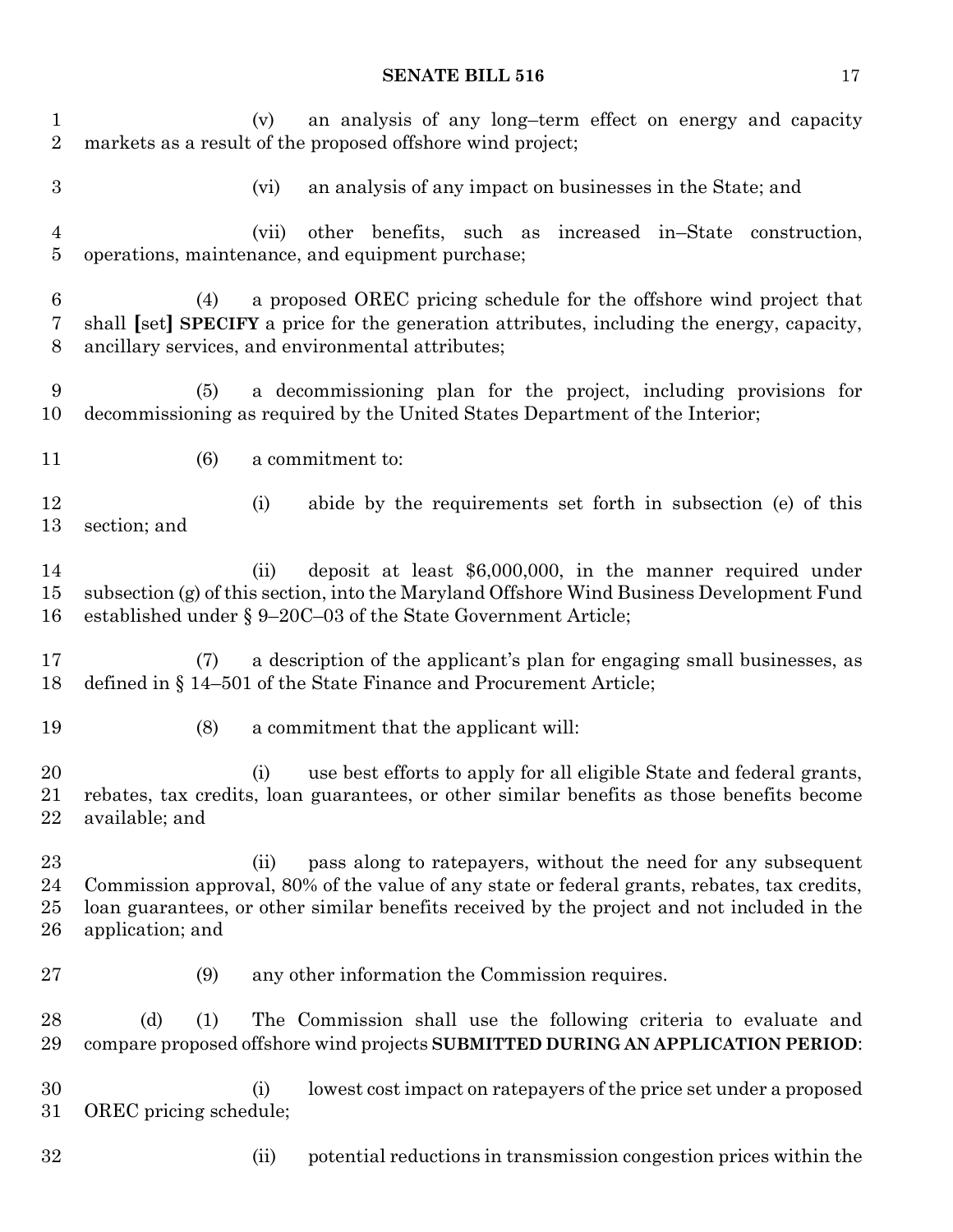|                                         | 18                            |       | <b>SENATE BILL 516</b>                                                                                                                                                                                                                                                                                                                         |
|-----------------------------------------|-------------------------------|-------|------------------------------------------------------------------------------------------------------------------------------------------------------------------------------------------------------------------------------------------------------------------------------------------------------------------------------------------------|
| $\mathbf{1}$                            | State;                        |       |                                                                                                                                                                                                                                                                                                                                                |
| $\overline{2}$                          |                               | (iii) | potential changes in capacity prices within the State;                                                                                                                                                                                                                                                                                         |
| 3                                       |                               | (iv)  | potential reductions in locational marginal pricing;                                                                                                                                                                                                                                                                                           |
| $\overline{4}$<br>$\bf 5$               |                               | (v)   | potential long-term changes in capacity prices within the State<br>from the offshore wind project as it compares to conventional energy sources;                                                                                                                                                                                               |
| $\boldsymbol{6}$<br>$\overline{7}$<br>8 | health benefits to the State; | (vi)  | the extent to which the cost-benefit analysis submitted under<br>subsection $(c)(3)$ of this section demonstrates positive net economic, environmental, and                                                                                                                                                                                    |
| 9<br>10<br>11                           | Procurement Article;          |       | (vii) the extent to which an applicant's plan for engaging small<br>businesses meets the goals specified in Title 14, Subtitle 5 of the State Finance and                                                                                                                                                                                      |
| 12<br>13<br>14<br>15<br>16              | <b>Employment Article;</b>    |       | (viii) the extent to which an applicant's plan provides for the use of<br>skilled labor, particularly with regard to the construction and manufacturing components<br>of the project, through outreach, hiring, or referral systems that are affiliated with<br>registered apprenticeship programs under Title 11, Subtitle 4 of the Labor and |
| 17<br>18<br>19<br>20                    |                               | (ix)  | the extent to which an applicant's plan provides for the use of an<br>agreement designed to ensure the use of skilled labor and to promote the prompt, efficient,<br>and safe completion of the project, particularly with regard to the construction,<br>manufacturing, and maintenance of the project;                                       |
| 21<br>22<br>23                          |                               | (x)   | the extent to which an applicant's plan provides for<br>compensation to its employees and subcontractors consistent with wages outlined under §§<br>17–201 through 17–228 of the State Finance and Procurement Article;                                                                                                                        |
| 24                                      |                               | (xi)  | siting and project feasibility;                                                                                                                                                                                                                                                                                                                |
| 25<br>26                                |                               | (xii) | the extent to which the proposed offshore wind project would<br>require transmission or distribution infrastructure improvements in the State;                                                                                                                                                                                                 |
| 27<br>28                                |                               |       | (xiii) estimated ability to assist in meeting the renewable energy<br>portfolio standard under $\S$ 7–703 of this subtitle; and                                                                                                                                                                                                                |
| 29<br>30                                | appropriate.                  |       | (xiv) any other criteria that the Commission determines to be                                                                                                                                                                                                                                                                                  |
| 31<br>32<br>33                          | (2)                           |       | In evaluating and comparing an applicant's proposed offshore wind<br>project under paragraph (1) of this subsection, the Commission shall contract for the<br>services of independent consultants and experts.                                                                                                                                 |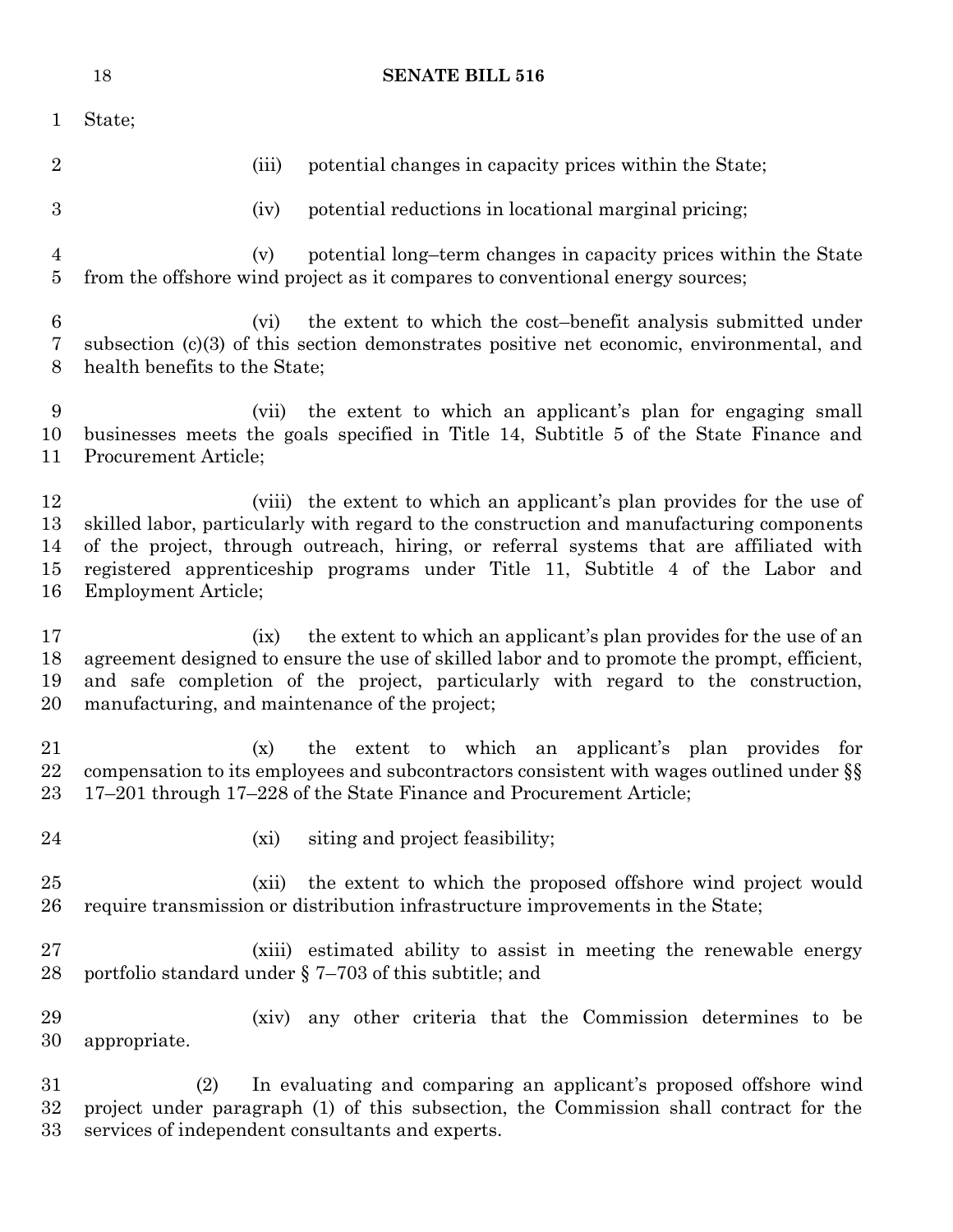(3) The Commission shall verify that representatives of the United States Department of Defense and the maritime industry have had the opportunity, through the federal leasing process, to express concerns regarding project siting.

 (4) (i) In this paragraph, "minority" means an individual who is a 5 member of any of the groups listed in  $\S$  14–301(k)(1)(i) of the State Finance and Procurement Article.

 (ii) If an applicant is seeking investors in a proposed offshore wind project, it shall take the following steps before the Commission may approve the proposed project:

10 10 1. make serious, good–faith efforts to solicit and interview a reasonable number of minority investors;

12 2. as part of the application, submit a statement to the Commission that lists the names and addresses of all minority investors interviewed and whether or not any of those investors have purchased an equity share in the entity submitting an application; and

 3. as a condition to the Commission's approval of the offshore wind project, sign a memorandum of understanding with the Commission that requires the applicant to again make serious, good–faith efforts to interview minority investors in any future attempts to raise venture capital or attract new investors to the offshore wind project.

 (iii) The Governor's Office of Small, Minority, and Women Business Affairs, in consultation with the Office of the Attorney General, shall provide assistance to all potential applicants and potential minority investors to satisfy the requirements under subparagraph (ii)1 and 3 of this paragraph.

 (e) (1) **(I) [**The Commission may not approve an applicant's proposed offshore wind project unless:

 (i) the proposed offshore wind project demonstrates**] IF THE COMMISSION RECEIVES REASONABLE PROPOSALS THAT DEMONSTRATE** positive net economic, environmental, and health benefits to the State, based on the criteria specified in subsection (c)(3) of this section**[**;**], AND SUBJECT TO SUBPARAGRAPH (II) OF THIS PARAGRAPH, THE COMMISSION SHALL APPROVE ORDERS TO FACILITATE THE FINANCING OF QUALIFIED OFFSHORE WIND PROJECTS, INCLUDING AT LEAST 1,200 MEGAWATTS OF ROUND 2 OFFSHORE WIND PROJECTS.**

 (ii) **THE COMMISSION MAY NOT APPROVE AN APPLICANT'S PROPOSED OFFSHORE WIND PROJECT UNLESS:**

- 
- **1. FOR A ROUND 1 OFFSHORE WIND PROJECT**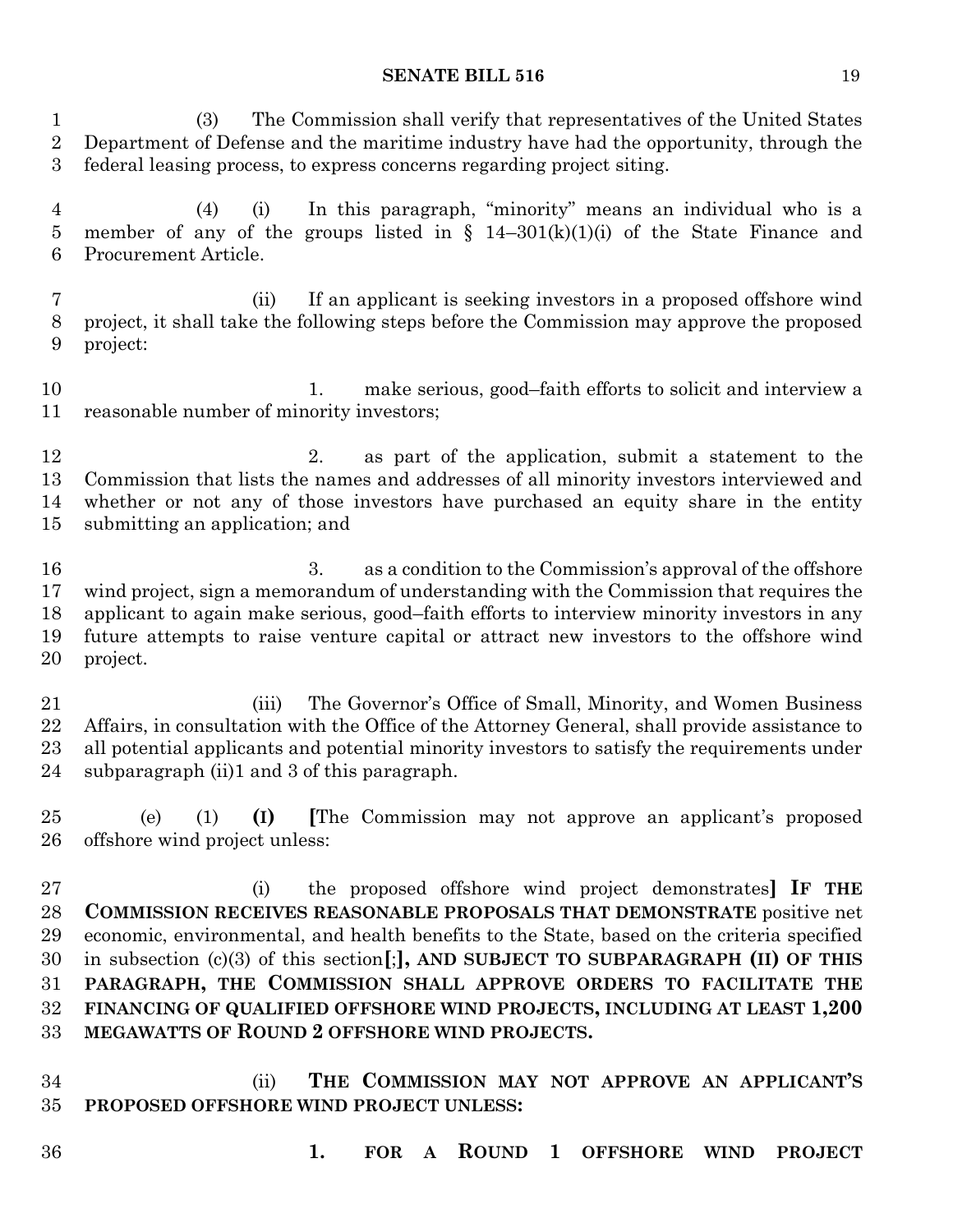## **APPLICATION:**

 **A.** the projected net rate impact for an average residential customer, based on annual consumption of 12,000 kilowatt–hours, combined with the projected net rate impact of other **[**qualified**] ROUND 1** offshore wind projects, does not exceed \$1.50 per month in 2012 dollars, over the duration of the proposed OREC pricing schedule;

 **[**(iii)**] B.** the projected net rate impact for all nonresidential customers considered as a blended average, combined with the projected net rate impact of other **[**qualified**] ROUND 1** offshore wind projects, does not exceed 1.5% of nonresidential customers' total annual electric bills, over the duration of the proposed OREC pricing schedule; and

 **[**(iv)**] C.** the price **[**set**] SPECIFIED** in the proposed OREC price schedule does not exceed \$190 per megawatt–hour in 2012 dollars**; AND**

 **2. FOR A ROUND 2 OFFSHORE WIND PROJECT APPLICATION:**

 **A. THE PROJECTED INCREMENTAL NET RATE IMPACT FOR AN AVERAGE RESIDENTIAL CUSTOMER, BASED ON ANNUAL CONSUMPTION OF 12 MEGAWATT–HOURS, COMBINED WITH THE PROJECTED INCREMENTAL NET RATE IMPACT OF OTHER ROUND 2 OFFSHORE WIND PROJECTS, DOES NOT EXCEED 88 CENTS PER MONTH IN 2018 DOLLARS, OVER THE DURATION OF THE PROPOSED OREC PRICING SCHEDULE; AND**

 **B. THE PROJECTED INCREMENTAL NET RATE IMPACT FOR ALL NONRESIDENTIAL CUSTOMERS CONSIDERED AS A BLENDED AVERAGE, COMBINED WITH THE PROJECTED NET RATE IMPACT OF OTHER ROUND 2 OFFSHORE WIND PROJECTS, DOES NOT EXCEED 0.9% OF NONRESIDENTIAL CUSTOMERS' TOTAL ANNUAL ELECTRIC BILLS DURING ANY YEAR OF THE PROPOSED OREC PRICING SCHEDULE**.

 (2) (i) When calculating the net benefits to the State under paragraph (1)(i) of this subsection, the Commission shall contract for the services of independent consultants and experts.

 (ii) When calculating the projected net average rate impacts **FOR ROUND 1 OFFSHORE WIND PROJECTS** under paragraph **[**(1)(ii) and (iii)**] (1)(II)1A AND B OF THIS SUBSECTION AND FOR ROUND 2 OFFSHORE WIND PROJECTS UNDER PARAGRAPH (1)(II)2A AND B** of this subsection, the Commission shall apply the same net OREC cost per megawatt–hour to residential and nonresidential customers.

(f) (1) An order the Commission issues approving a proposed offshore wind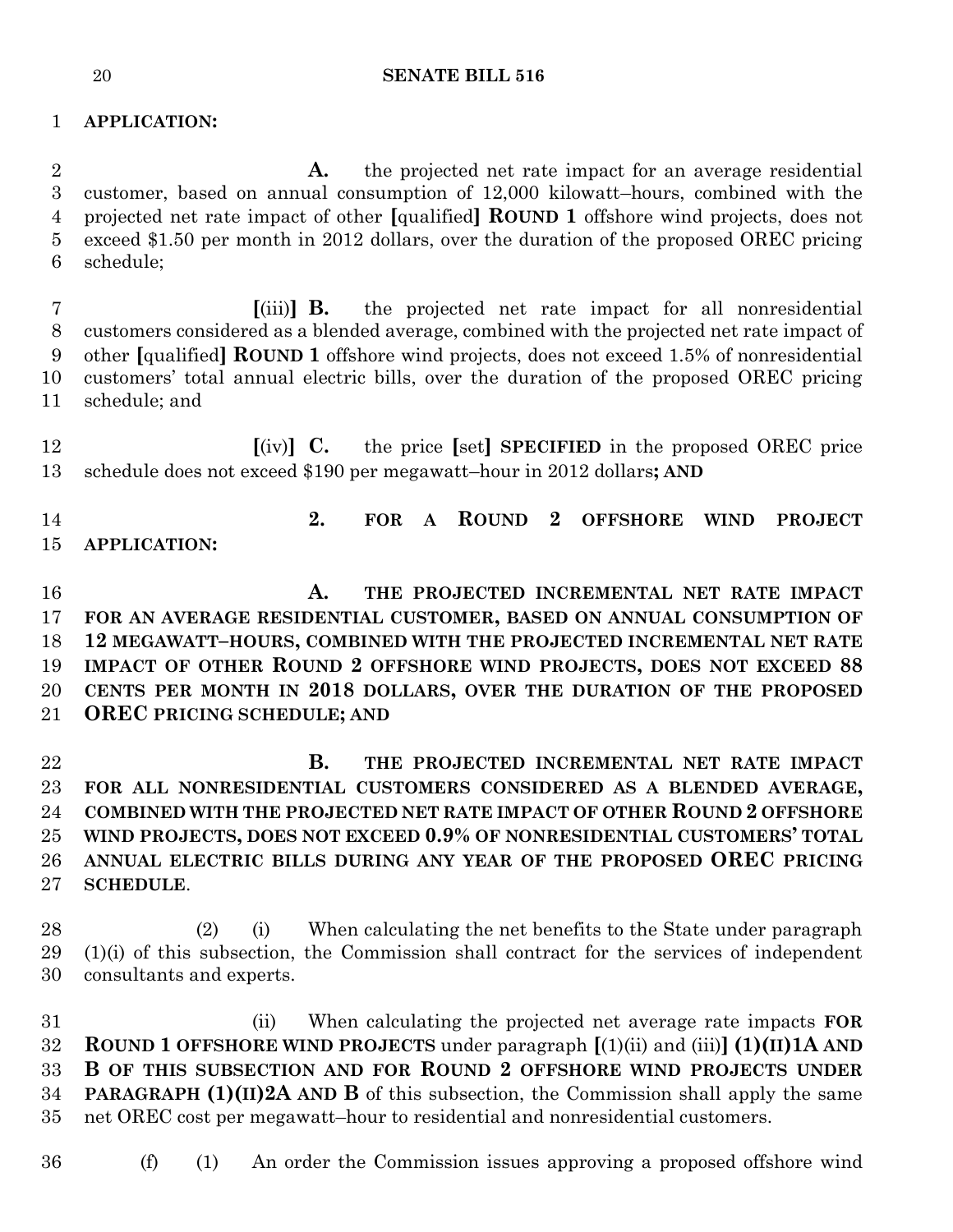project shall:

 (i) specify the OREC price schedule, which may not authorize an OREC price greater than, **FOR A ROUND 1 OFFSHORE WIND PROJECT,** \$190 per megawatt–hour in 2012 dollars; (ii) specify the duration of the OREC pricing schedule, not to exceed 20 years; (iii) specify the number of ORECs the offshore wind project may sell each year; (iv) provide that: 10 1. a payment may not be made for an OREC until electricity supply is generated by the offshore wind project; and 12 12 2. ratepayers, purchasers of ORECs, and the State shall be held harmless for any cost overruns associated with the offshore wind project; and (v) require that any debt instrument issued in connection with a qualified offshore wind project include language specifying that the debt instrument does not establish a debt, obligation, or liability of the State. (2) An order approving a proposed offshore wind project vests the owner of the qualified offshore wind project with the right to receive payments for ORECs according to the terms in the order. (g) **FOR ROUND 2 OFFSHORE WIND PROJECT APPLICATIONS, THE COMMISSION SHALL APPROVE OREC ORDERS REPRESENTING A MINIMUM OF 400 MEGAWATTS OF NAMEPLATE CAPACITY PROPOSED DURING EACH APPLICATION PERIOD UNLESS: (1) NOT ENOUGH ROUND 2 OFFSHORE WIND PROJECT APPLICATIONS ARE SUBMITTED TO MEET THE NET BENEFIT TEST UNDER SUBSECTION (C)(3) OF THIS SECTION; OR (2) THE CUMULATIVE NET RATEPAYER IMPACT EXCEEDS THE MAXIMUMS PROVIDED IN SUBSECTION (E)(1)(II)2 OF THIS SECTION. (H)** (1) Within 60 days after the Commission approves the application of a proposed offshore wind project, the qualified offshore wind project shall deposit \$2,000,000 into the Maryland Offshore Wind Business Development Fund established under § 9–20C–03 of the State Government Article.

- 
- (2) Within 1 year after the initial deposit under paragraph (1) of this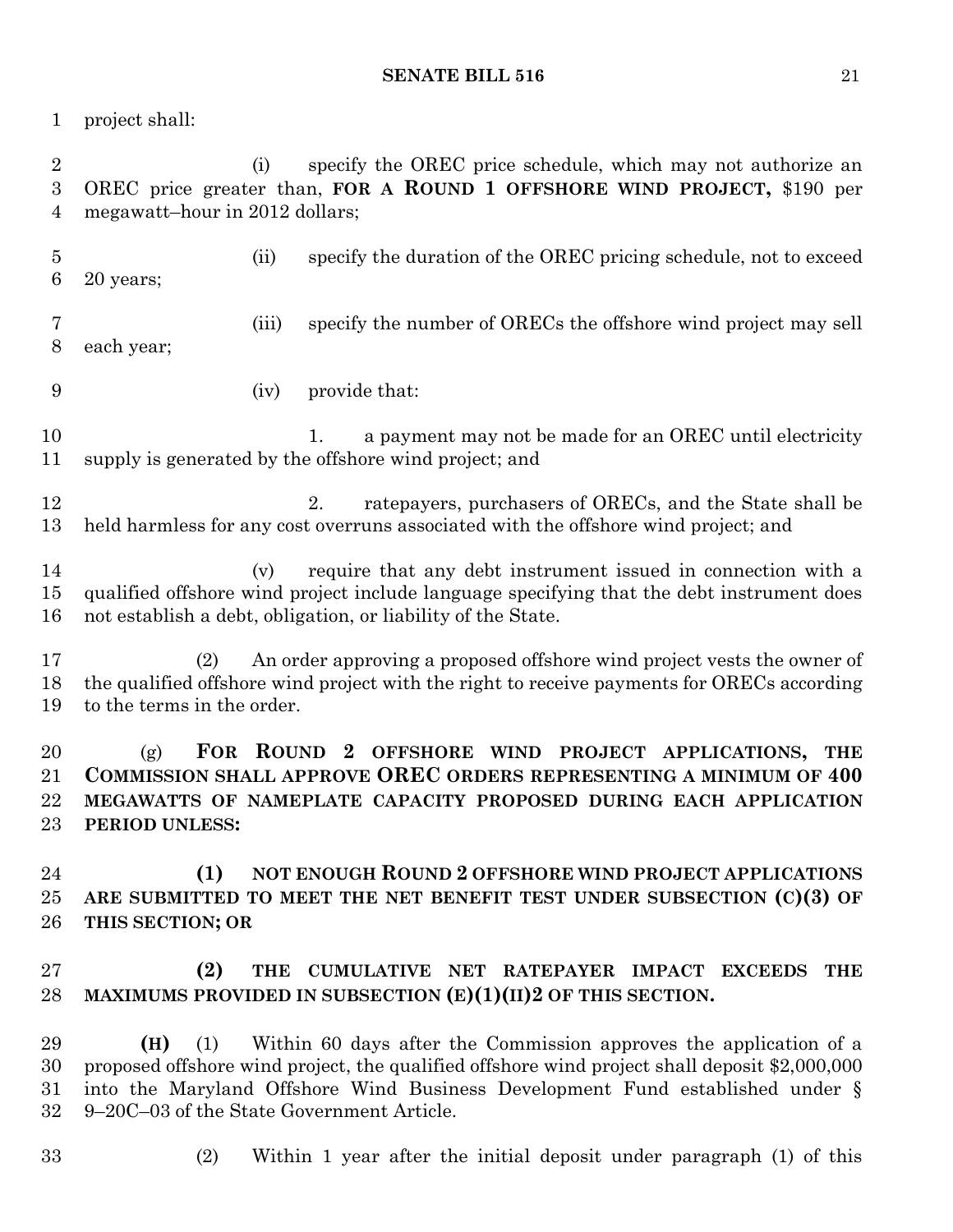subsection, the qualified offshore wind project shall deposit an additional \$2,000,000 into the Maryland Offshore Wind Business Development Fund.

 (3) Within 2 years after the initial deposit under paragraph (1) of this subsection, the qualified offshore wind project shall deposit an additional \$2,000,000 into the Maryland Offshore Wind Business Development Fund.

7–704.2.

 (a) (1) The Commission shall determine the offshore wind energy component of the renewable energy portfolio standard under § 7–703(b)(12) through **[**(15)**] (25)** of this subtitle based on the projected annual creation of ORECs by qualified offshore wind projects.

 (c) (1) Each electricity supplier shall purchase from the escrow account established under this section the number of ORECs required to satisfy the offshore wind energy component of the renewable energy portfolio standard under § 7–703(b)(12) through **[**(15)**] (25)** of this subtitle.

7–705.

 (b) (1) This subsection does not apply to a shortfall from the required Tier 1 renewable sources that is to be derived from offshore wind energy.

 (2) If an electricity supplier fails to comply with the renewable energy portfolio standard for the applicable year, the electricity supplier shall pay into the Maryland Strategic Energy Investment Fund established under § 9–20B–05 of the State Government Article:

22 (i) except as provided in item (ii) of this paragraph, a compliance fee of:

24 1. the following amounts for each kilowatt-hour of shortfall from required Tier 1 renewable sources other than the shortfall from the required Tier 1 renewable sources that is to be derived from solar energy:

| 27  | A.             | 4 cents through 2016; [and]   |
|-----|----------------|-------------------------------|
| 28  | В.             | 3.75 cents in 2017 AND 2018;  |
| 29  | $\mathbf{C}$ . | 3 CENTS IN 2019 THROUGH 2023; |
| 30  |                | D. $2.75$ CENTS IN 2024;      |
| -31 | E.             | $2.5$ CENTS IN $2025$ ;       |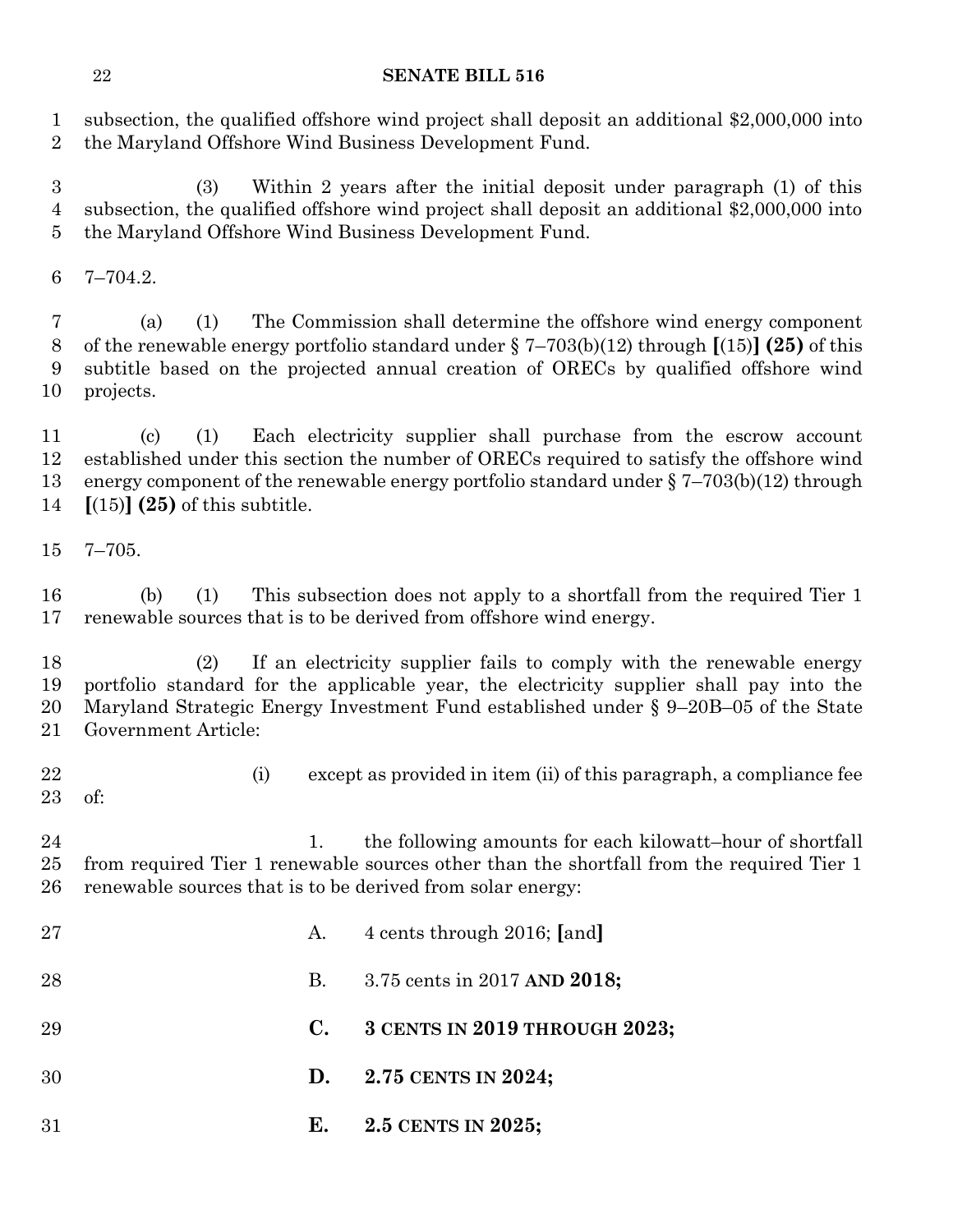| $\mathbf{1}$        |                              | $\mathbf{F}$ . | 2.475 CENTS IN 2026;                                                                                                                         |
|---------------------|------------------------------|----------------|----------------------------------------------------------------------------------------------------------------------------------------------|
| $\overline{2}$      |                              | G.             | 2.45 CENTS IN 2027;                                                                                                                          |
| $\boldsymbol{3}$    |                              | H.             | 2.25 CENTS IN 2028 AND 2029; AND                                                                                                             |
| $\overline{4}$      |                              | I.             | 2.235 CENTS IN 2030 and later;                                                                                                               |
| $\overline{5}$<br>6 |                              | 2.             | the following amounts for each kilowatt-hour of shortfall<br>from required Tier 1 renewable sources that is to be derived from solar energy: |
| 7                   |                              | А.             | 45 cents in 2008;                                                                                                                            |
| 8                   |                              | <b>B.</b>      | 40 cents in 2009 through $2014$ ;                                                                                                            |
| 9                   |                              | C.             | 35 cents in 2015 and 2016;                                                                                                                   |
| 10                  |                              | D.             | 19.5 cents in 2017;                                                                                                                          |
| 11                  |                              | Е.             | 17.5 cents in 2018;                                                                                                                          |
| 12                  |                              | F.             | $[15] 10$ cents in 2019;                                                                                                                     |
| 13                  |                              | G.             | [12.5] $10 \text{ cents in } 2020$ ;                                                                                                         |
| 14                  |                              | H.             | $[10]$ 8 cents in 2021;                                                                                                                      |
| 15                  | I.                           |                | [7.5] $\boldsymbol{6}$ cents in 2022;                                                                                                        |
| 16                  |                              | J <sub>1</sub> | [6] $4.5$ cents in 2023; [and]                                                                                                               |
| 17                  |                              | Κ.             | [5] 4 cents in 2024;                                                                                                                         |
| 18                  |                              | L.             | 3.5 CENTS IN 2025;                                                                                                                           |
| 19                  |                              | М.             | 3 CENTS IN 2026;                                                                                                                             |
| 20                  |                              | N.             | 2.5 CENTS IN 2027 AND 2028;                                                                                                                  |
| 21                  |                              | <b>O.</b>      | 2.25 CENTS IN 2029; AND                                                                                                                      |
| 22                  |                              | <b>P.</b>      | 2.235 CENTS IN 2030 and later; and                                                                                                           |
| 23<br>24            | Tier 2 renewable sources; or | 3.             | 1.5 cents for each kilowatt-hour of shortfall from required                                                                                  |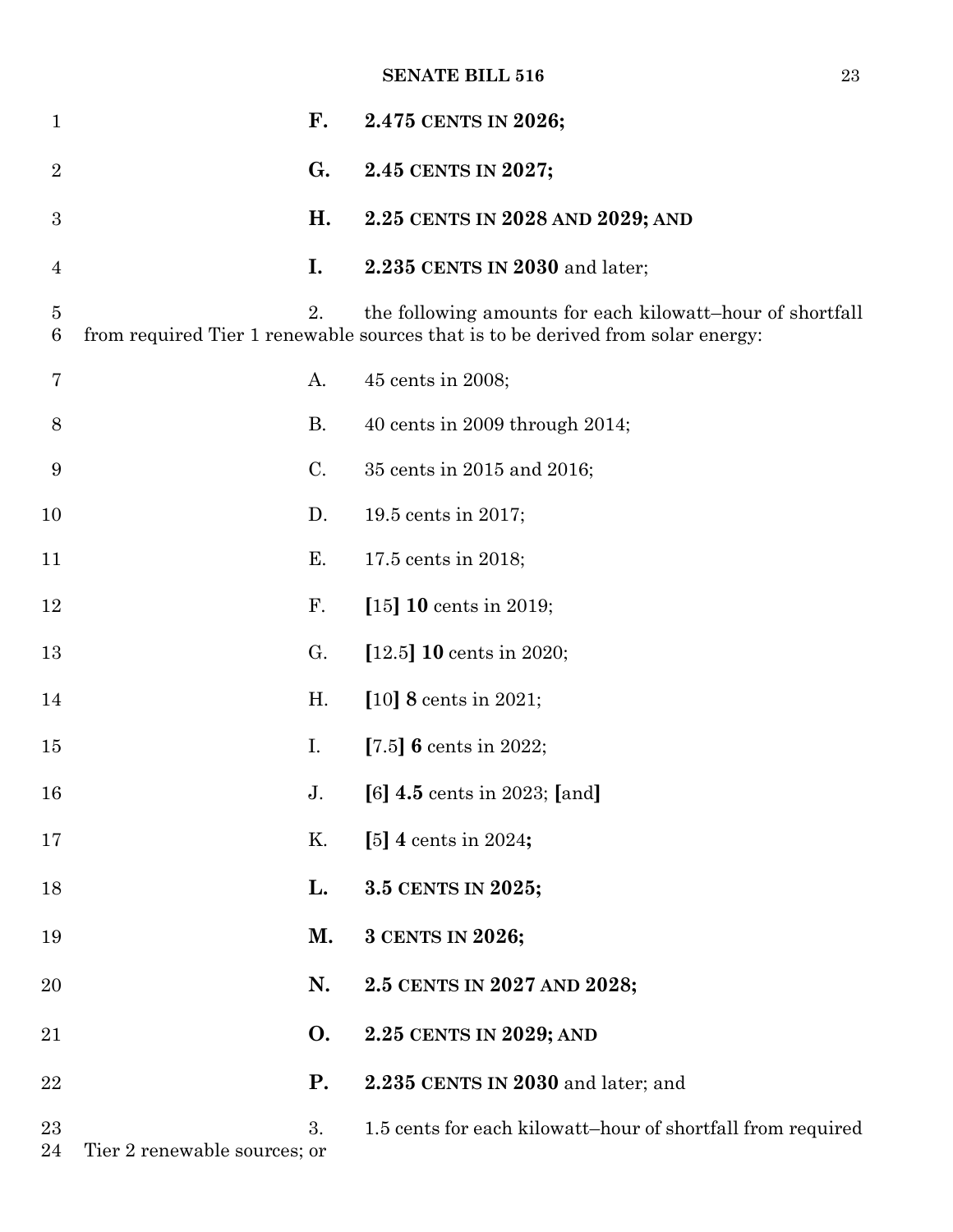| $\mathbf{1}$                   | for industrial process load:<br>(ii)                                                                                                                                                                                                        |
|--------------------------------|---------------------------------------------------------------------------------------------------------------------------------------------------------------------------------------------------------------------------------------------|
| $\sqrt{2}$<br>$\boldsymbol{3}$ | for each kilowatt-hour of shortfall from required Tier 1<br>1.<br>renewable sources, a compliance fee of:                                                                                                                                   |
| 4                              | А.<br>0.8 cents in 2006, 2007, and 2008;                                                                                                                                                                                                    |
| 5                              | <b>B.</b><br>0.5 cents in 2009 and 2010;                                                                                                                                                                                                    |
| 6                              | C.<br>0.4 cents in 2011 and 2012;                                                                                                                                                                                                           |
| 7                              | D.<br>0.3 cents in 2013 and 2014;                                                                                                                                                                                                           |
| 8                              | Ε.<br>$0.25$ cents in 2015 and 2016; and                                                                                                                                                                                                    |
| 9<br>10                        | F.<br>except as provided in paragraph $(3)$ of this subsection, 0.2<br>cents in 2017 and later; and                                                                                                                                         |
| 11<br>12                       | 2.<br>nothing for any shortfall from required Tier 2 renewable<br>sources.                                                                                                                                                                  |
| 13<br>14                       | (3)<br>For industrial process load, the compliance fee for each kilowatt-hour<br>of shortfall from required Tier 1 renewable sources is:                                                                                                    |
| 15<br>16                       | 0.1 cents in any year during which suppliers are required to<br>(i)<br>purchase ORECs under § 7-704.2 of this subtitle; and                                                                                                                 |
| 17<br>18<br>19                 | nothing for the year following any year during which, after final<br>(ii)<br>calculations, the net rate impact per megawatt-hour from [qualified] ROUND 1 offshore<br>wind projects exceeded \$1.65 in 2012 dollars.                        |
| 20                             | $7 - 714.$                                                                                                                                                                                                                                  |
| 21<br>22                       | The Power Plant Research Program shall conduct a study of the renewable<br>(a)<br>energy portfolio standard and related matters in accordance with this section.                                                                            |
| 23<br>24<br>25                 | (b)<br>The study shall be a comprehensive review of the history, implementation,<br>overall costs and benefits, and effectiveness of the renewable energy portfolio standard in<br>relation to the energy policies of the State, including: |
| 26<br>27                       | the availability of all clean energy sources at reasonable and affordable<br>(1)<br>rates, including in–State and out–of–state renewable energy options;                                                                                    |
| 28<br>29                       | (2)<br>the economic and environmental impacts of the deployment of<br>renewable energy sources in the State and in surrounding areas of the PJM region;                                                                                     |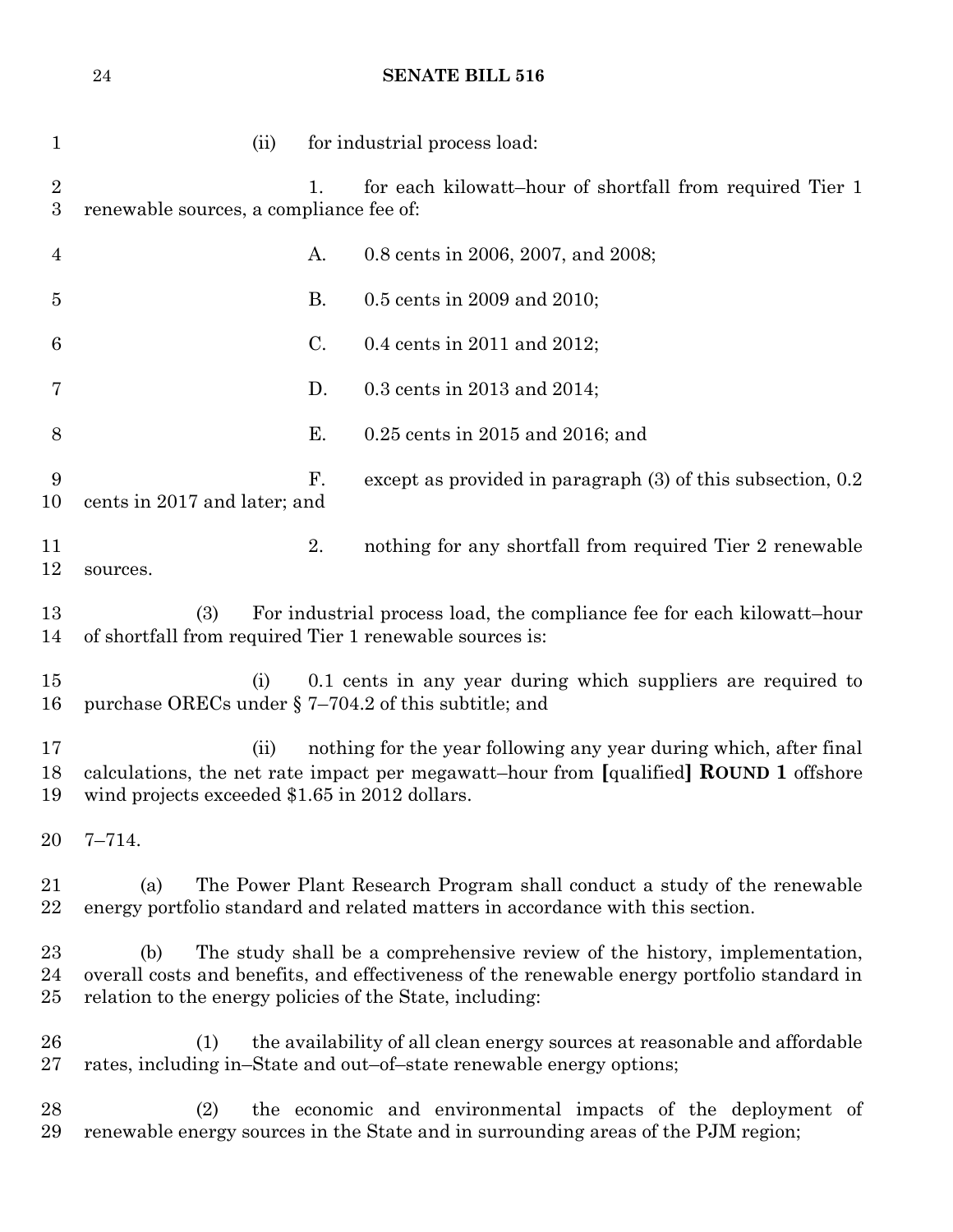(3) the effectiveness of the standard in encouraging development and deployment of renewable energy sources;

 (4) the impact of alterations that have been made in the components of each tier of the standard, the implementation of different specific goals for particular sources, and the effect of different percentages and alternative compliance payment scales for energy in the tiers;

 (5) an assessment of alternative models of regulation and market–based tools that may be available or advisable to promote the goals of the standard and the energy policies of the State; and

 (6) the potential to alter or otherwise evolve the standard in order to increase and maintain its effectiveness in promoting the State's energy policies.

(c) Particular subjects to be addressed in the study include:

 (1) the role and effectiveness that the standard may have in reducing the carbon content of imported electricity and whether existing or new additional complementary policies or programs could help address the carbon emissions associated with electricity imported into the State;

 (2) the net environmental and fiscal impacts that may be associated with long–term contracts tied to clean energy projects, including:

 (i) ratepayer impacts that resulted in other states from the use of long–term contracts for the procurement of renewable energy for the other states' standard offer service and whether the use of long–term contracts incentivized new renewable energy generation development; and

 (ii) ratepayer impacts that may result in the State from the use of long–term contracts for each energy source in the State's Tier 1 and whether, for each of the sources, the use of long–term contracts would incentivize new renewable energy generation development in that source;

 (3) whether the standard is able to meet current and potential future targets without the inclusion of certain technologies;

 (4) what industries are projected to grow, and to what extent, as a result of incentives associated with the standard;

 (5) whether the public health and environmental benefits of the growing clean energy industries supported by the standard are being equitably distributed across overburdened and underserved environmental justice communities;

 (6) whether the State is likely to meet its existing goals under the standard and, if the State were to increase those goals, whether electricity suppliers should expect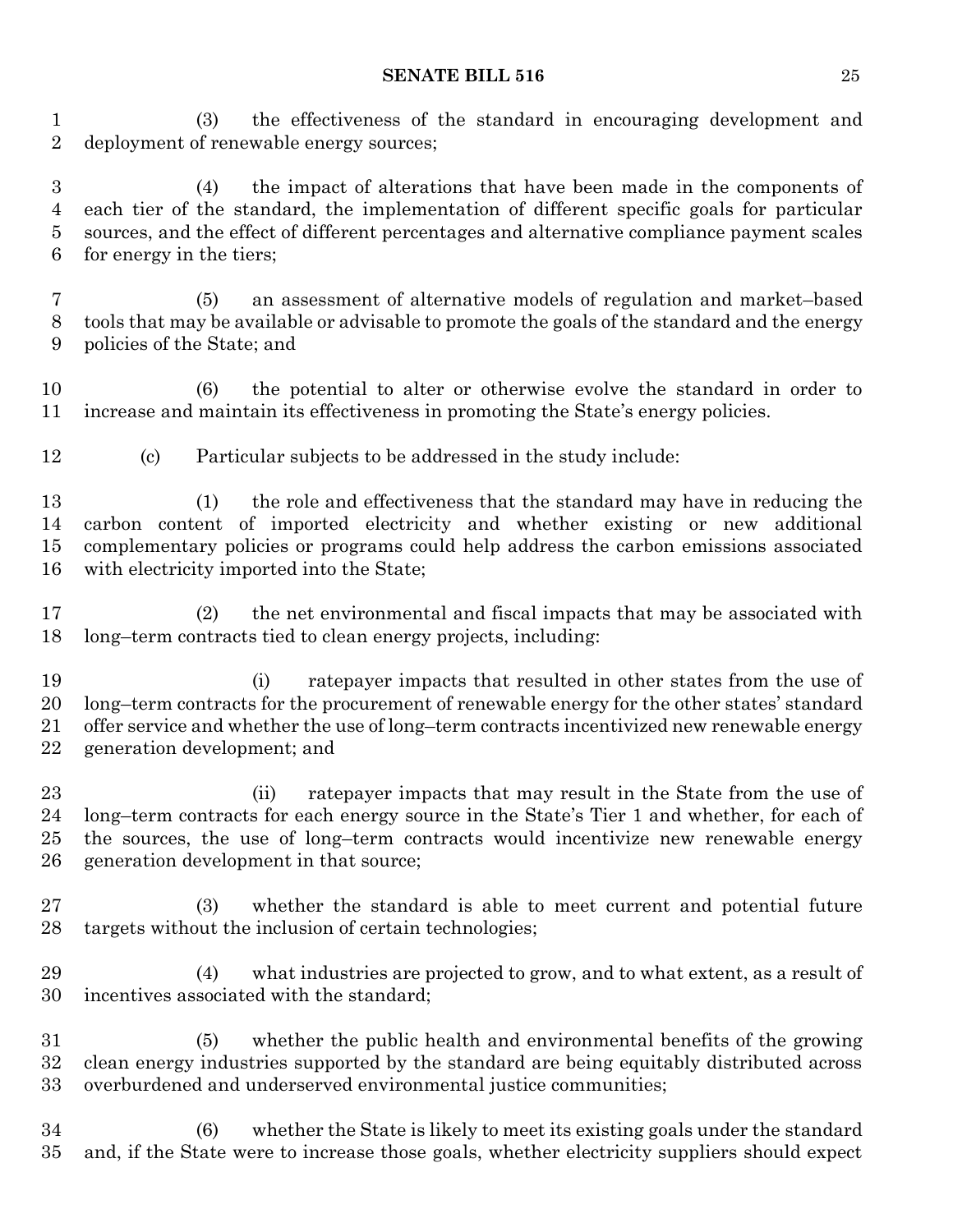| $\mathbf{1}$                   | to find an adequate supply to meet the additional demand for credits;                                                                                                                                                                                                                                                                                                                                     |
|--------------------------------|-----------------------------------------------------------------------------------------------------------------------------------------------------------------------------------------------------------------------------------------------------------------------------------------------------------------------------------------------------------------------------------------------------------|
| $\sqrt{2}$<br>$\boldsymbol{3}$ | additional opportunities that may be available to promote local job<br>(7)<br>creation within the industries that are projected to grow as a result of the standard;                                                                                                                                                                                                                                      |
| $\overline{4}$<br>5<br>6       | system flexibility that the State would need under future goals under<br>(8)<br>the standard, including the quantities of system peaking and ramping that may be<br>required;                                                                                                                                                                                                                             |
| 7<br>8                         | how energy storage technology and other flexibility resources should<br>(9)<br>continue to be addressed in support of renewable energy and State energy policy, including:                                                                                                                                                                                                                                |
| 9<br>10                        | whether the resources should be encouraged through a<br>(i)<br>procurement, a production, or an installation incentive;                                                                                                                                                                                                                                                                                   |
| 11<br>12<br>13                 | the advisability of providing incentives for energy storage devices<br>(ii)<br>to increase hosting capacity of increased renewable on–site generation on the distribution<br>system; and                                                                                                                                                                                                                  |
| 14<br>15                       | discussion of the costs and benefits of energy storage deployment<br>(iii)<br>in the State under future goals scenarios for renewable generation;                                                                                                                                                                                                                                                         |
| 16<br>17                       | (I)<br>the role of in–State clean energy in achieving greenhouse gas<br>(10)<br>emission reductions and promoting local jobs and economic activity in the State;                                                                                                                                                                                                                                          |
| 18<br>19<br>20                 | THE IMPACT OF ITEM (I) OF THIS ITEM ON RATEPAYERS<br>(II)<br>WITH RESPECT TO THE REQUIREMENT OF IN-STATE CLEAN ENERGY GENERATION<br>AS AN INCREASING PERCENTAGE OF THE STANDARD; AND                                                                                                                                                                                                                      |
| 21<br>22<br>23                 | THE IMPACT OF ALL ENERGY SOURCES THAT QUALIFY<br>(III)<br>UNDER THE STANDARD WITH RESPECT TO THE REQUIREMENT OF IN-STATE CLEAN<br>ENERGY GENERATION AS AN INCREASING PERCENTAGE OF THE STANDARD;                                                                                                                                                                                                          |
| 24<br>25<br>26                 | an assessment of any change in solar renewable energy credit prices<br>(11)<br>over the immediate 24 months preceding the submission of the interim report required<br>under subsection (e) of this section; and                                                                                                                                                                                          |
| 27<br>28                       | any other matters the Program considers relevant to the analysis of the<br>(12)<br>issues outlined in this section.                                                                                                                                                                                                                                                                                       |
| 29<br>30<br>31<br>32<br>33     | (d)<br>(1)<br>The<br>Commission, the Administration, the Department of the<br>Environment, the Department of Natural Resources, and other State and local units shall<br>cooperate with the Program in the conduct of the study under this section, including<br>sharing of information, data, and resources, subject to appropriate legal protection of<br>commercially sensitive and other information. |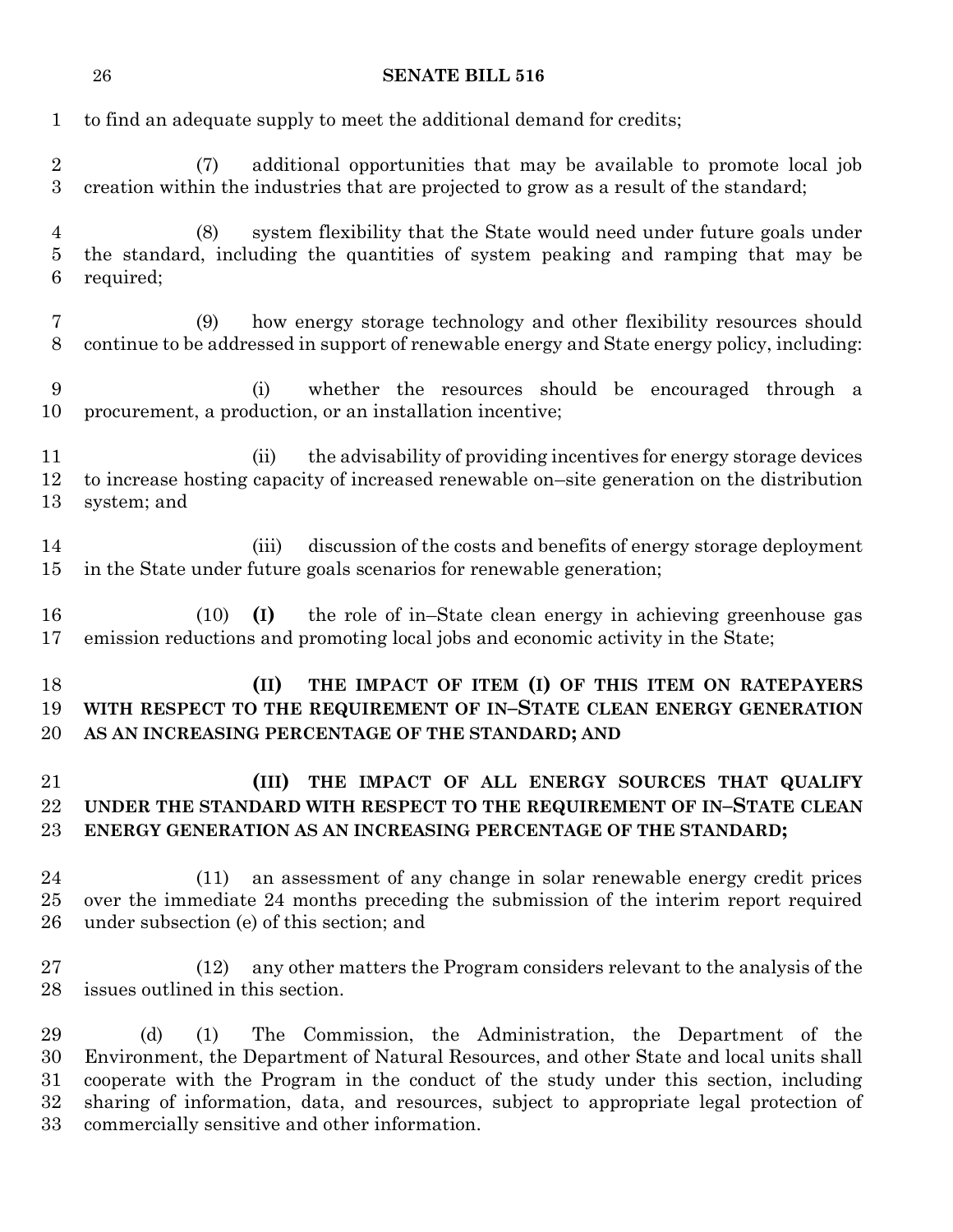(2) The Program shall consult with representatives of various segments of the clean energy industry and other stakeholders.

 (e) (1) (i) On or before December 1, 2018, the Program shall submit an interim report on any preliminary findings of the study under this section, including any observations and requests for alteration or clarification of the scope, subjects, procedures, and intergovernmental cooperation that may be required to complete the study and submit a final report under this subsection.

 (ii) If the Program determines that any preliminary findings under subparagraph (i) of this paragraph warrant reporting earlier than December 1, 2018, the Program may submit a preliminary interim report on those preliminary findings.

 (2) On or before December 1, 2019, the Program shall submit a final report on the findings of the study, including proposals for any alteration of the renewable portfolio standard, alternative mechanisms for furthering the State's energy policies, and related matters, and any proposed legislative or regulatory changes recommended to implement the findings of the study.

 (3) The interim, any preliminary interim, and final reports shall be submitted to the Governor and, subject to § 2–1246 of the State Government Article, the Senate Finance Committee and the House Economic Matters Committee.

 **(F) (1) THE PROGRAM SHALL CONDUCT A SUPPLEMENTAL STUDY TO ASSESS THE OVERALL COSTS AND BENEFITS OF INCREASING THE RENEWABLE ENERGY PORTFOLIO STANDARD TO A GOAL OF 100% RENEWABLE ENERGY BY 2040.**

 **(2) PARTICULAR SUBJECTS TO BE ADDRESSED IN THE SUPPLEMENTAL STUDY SHALL INCLUDE:**

 **(I) ALL RELEVANT SUBJECTS LISTED IN SUBSECTIONS (B) AND (C) OF THIS SECTION; AND**

 **(II) AN ASSESSMENT OF WHETHER CERTAIN IN–STATE INDUSTRIES COULD BE DISPLACED BY A 100% RENEWABLE ENERGY PORTFOLIO STANDARD, AND RECOMMENDATIONS ON HOW TO PROVIDE AND FUND A JUST TRANSITION FOR WORKERS AND COMMUNITIES THAT RELY ON THOSE INDUSTRIES THAT COULD FACE DISPLACEMENT.**

 **(3) ON COMPLETION OF THE SUPPLEMENTAL STUDY, THE PROGRAM SHALL USE THE FINDINGS OF THE STUDY TO PUBLISH A COMPREHENSIVE PLAN WITH SPECIFIC RECOMMENDATIONS THAT, IF EXECUTED, WOULD HAVE THE STATE ACHIEVE A RENEWABLE ENERGY PORTFOLIO STANDARD OF 100% BY 2040.**

- 
- **(4) ON OR BEFORE JANUARY 1, 2023, THE PROGRAM SHALL SUBMIT**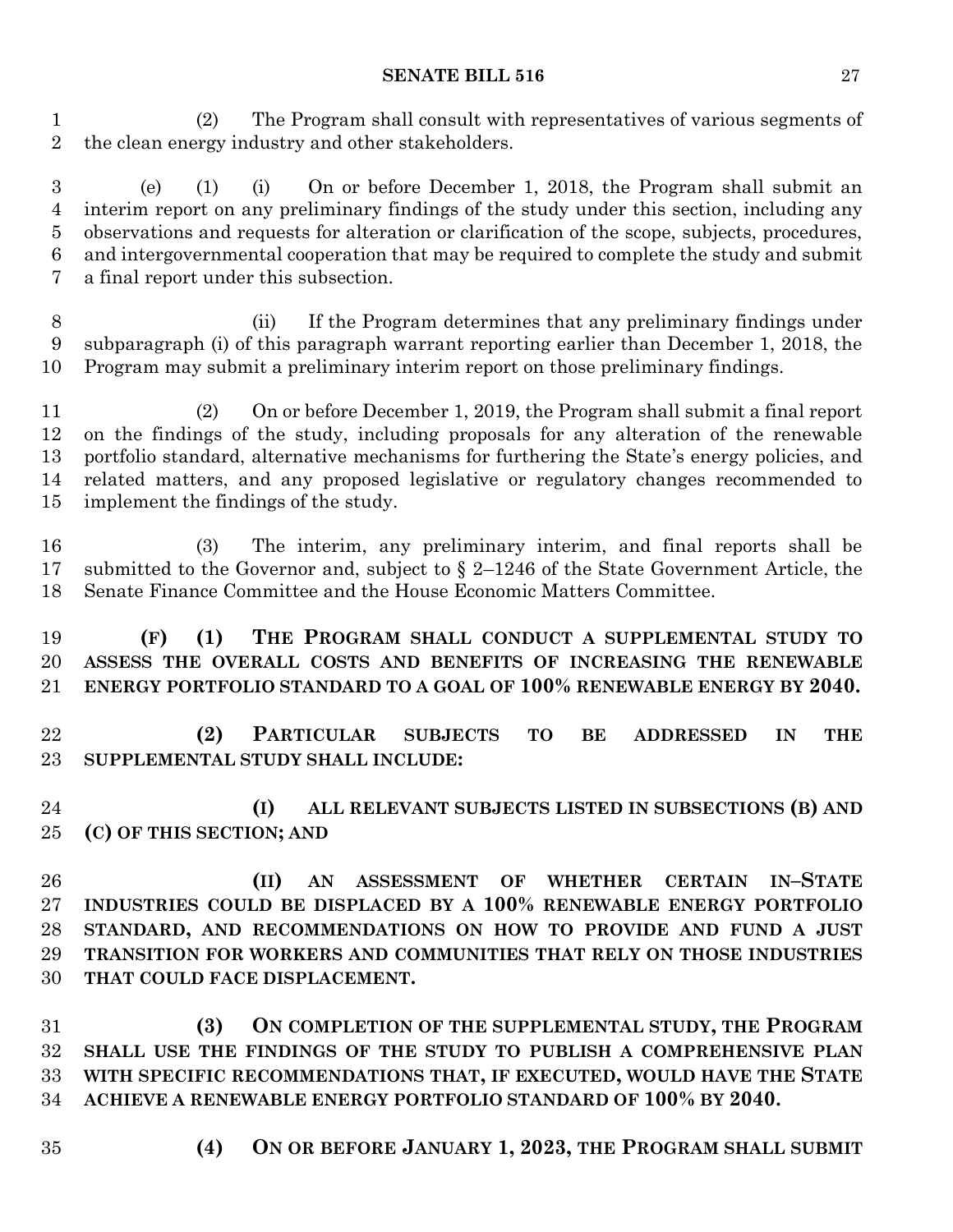| $\mathbf 1$<br>$\overline{2}$ | THE SUPPLEMENTAL STUDY AND PLAN TO THE GOVERNOR AND, IN ACCORDANCE<br>WITH § 2-1246 OF THE STATE GOVERNMENT ARTICLE, THE GENERAL ASSEMBLY.                                                       |                                                                           |       |                                                                                                                                                   |  |  |  |
|-------------------------------|--------------------------------------------------------------------------------------------------------------------------------------------------------------------------------------------------|---------------------------------------------------------------------------|-------|---------------------------------------------------------------------------------------------------------------------------------------------------|--|--|--|
| 3<br>$\overline{4}$<br>5      | ON REVIEW OF THE SUPPLEMENTAL STUDY AND PLAN, THE<br>(5)<br>GENERAL ASSEMBLY MAY ACT TO REVISE OR INCREASE THE RENEWABLE ENERGY<br>PORTFOLIO STANDARD TARGETS UNDER § 7-703(B) OF THIS SUBTITLE. |                                                                           |       |                                                                                                                                                   |  |  |  |
| $6\phantom{.}6$               |                                                                                                                                                                                                  |                                                                           |       | <b>Article - State Government</b>                                                                                                                 |  |  |  |
| 7                             | $9 - 20B - 01$ .                                                                                                                                                                                 |                                                                           |       |                                                                                                                                                   |  |  |  |
| 8                             | (a)                                                                                                                                                                                              |                                                                           |       | In this subtitle the following words have the meanings indicated.                                                                                 |  |  |  |
| 9<br>10                       | (d)<br>their promotion of:                                                                                                                                                                       | "Clean energy industry" means a group of employers that are associated by |       |                                                                                                                                                   |  |  |  |
| 11<br>12                      |                                                                                                                                                                                                  | (1)                                                                       |       | products and services that improve energy efficiency and conservation,<br>including products and services provided by:                            |  |  |  |
| 13                            |                                                                                                                                                                                                  |                                                                           | (i)   | electricians;                                                                                                                                     |  |  |  |
| 14                            |                                                                                                                                                                                                  |                                                                           | (ii)  | heating, ventilation, and air-conditioning installers;                                                                                            |  |  |  |
| 15                            |                                                                                                                                                                                                  |                                                                           | (iii) | plumbers; and                                                                                                                                     |  |  |  |
| 16                            |                                                                                                                                                                                                  |                                                                           | (iv)  | energy auditors; and                                                                                                                              |  |  |  |
| 17                            |                                                                                                                                                                                                  | (2)                                                                       |       | renewable and clean energy resources.                                                                                                             |  |  |  |
| 18                            | $9 - 20B - 05.$                                                                                                                                                                                  |                                                                           |       |                                                                                                                                                   |  |  |  |
| 19                            | (a)                                                                                                                                                                                              |                                                                           |       | There is a Maryland Strategic Energy Investment Fund.                                                                                             |  |  |  |
| 20                            | (f)                                                                                                                                                                                              |                                                                           |       | The Administration shall use the Fund:                                                                                                            |  |  |  |
| 21                            |                                                                                                                                                                                                  | (1)                                                                       |       | to invest in the promotion, development, and implementation of:                                                                                   |  |  |  |
| 22<br>23                      |                                                                                                                                                                                                  |                                                                           | (i)   | cost-effective energy efficiency and conservation programs,<br>projects, or activities, including measurement and verification of energy savings; |  |  |  |
| 24                            |                                                                                                                                                                                                  |                                                                           | (ii)  | renewable and clean energy resources;                                                                                                             |  |  |  |
| 25<br>26                      |                                                                                                                                                                                                  |                                                                           | (iii) | climate change programs directly related to reducing or<br>mitigating the effects of climate change; and                                          |  |  |  |
| 27                            |                                                                                                                                                                                                  |                                                                           | (iv)  | demand response programs that are designed to promote                                                                                             |  |  |  |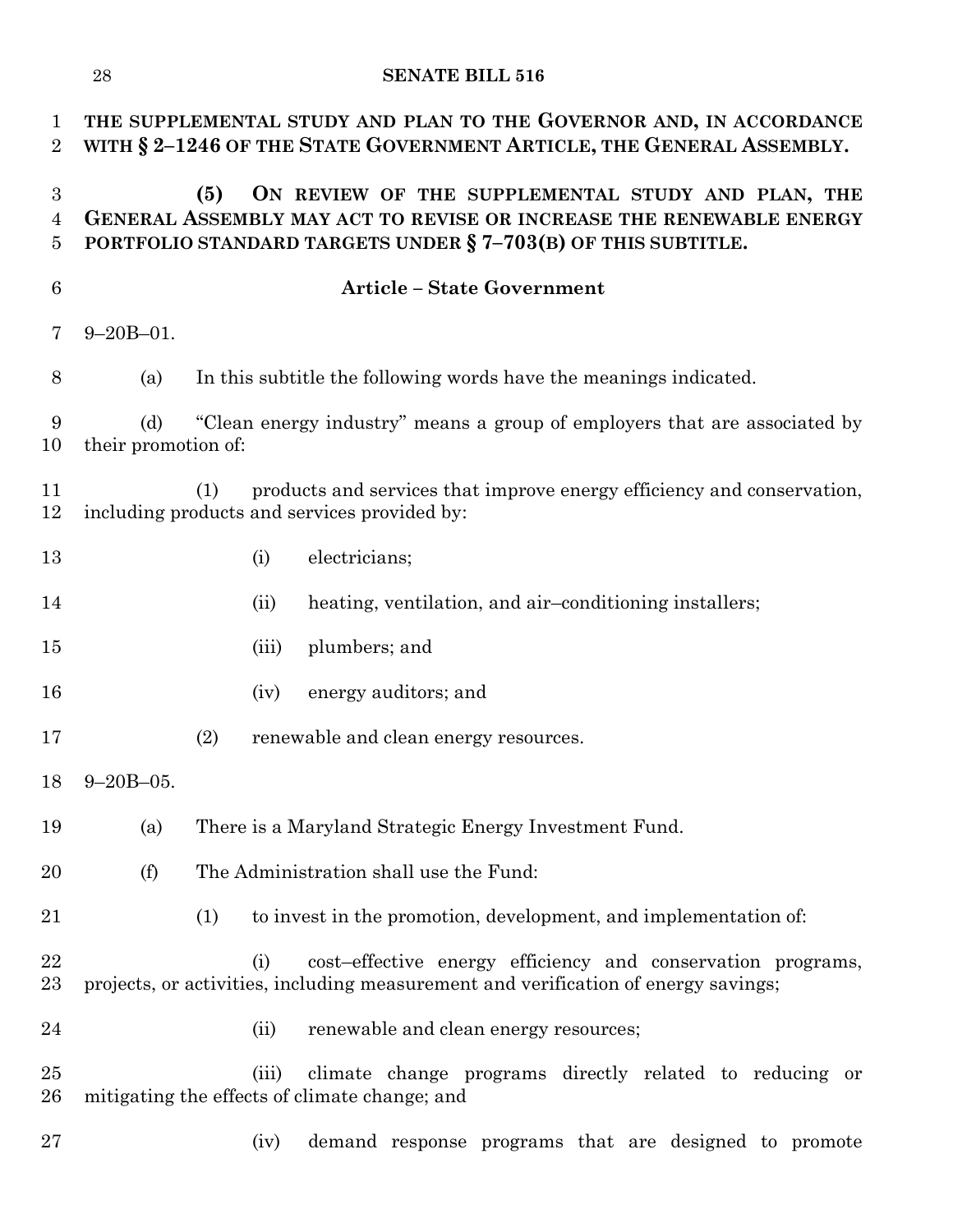changes in electric usage by customers in response to: 2 1. changes in the price of electricity over time; or 2. incentives designed to induce lower electricity use at times of high wholesale market prices or when system reliability is jeopardized; (2) to provide targeted programs, projects, activities, and investments to reduce electricity consumption by customers in the low–income and moderate–income residential sectors; (3) to provide supplemental funds for low–income energy assistance through the Electric Universal Service Program established under § 7–512.1 of the Public Utilities Article and other electric assistance programs in the Department of Human Services; (4) to provide rate relief by offsetting electricity rates of residential customers, including an offset of surcharges imposed on ratepayers under § 7–211 of the Public Utilities Article; (5) to provide grants, loans, and other assistance and investment as necessary and appropriate to implement the purposes of the Program as set forth in § 9–20B–03 of this subtitle; (6) to implement energy–related public education and outreach initiatives regarding reducing energy consumption and greenhouse gas emissions; (7) to provide rebates under the Electric Vehicle Recharging Equipment Rebate Program established under § 9–2009 of this title; (8) to provide grants to encourage combined heat and power projects at industrial facilities; **[**and**] (9) SUBJECT TO SUBSECTION (F–1) OF THIS SECTION, TO PROVIDE \$7,000,000 IN FUNDING FOR ACCESS TO CAPITAL FOR SMALL, MINORITY, WOMEN–OWNED, AND VETERAN–OWNED BUSINESSES IN THE CLEAN ENERGY INDUSTRY UNDER § 5–1501 OF THE ECONOMIC DEVELOPMENT ARTICLE, ALLOCATED IN ANNUAL INCREMENTS AS FOLLOWS: (I) \$200,000 IN FISCAL YEAR 2021; (II) \$500,000 IN FISCAL YEAR 2022; (III) \$500,000 IN FISCAL YEAR 2023; (IV) \$1,000,000 IN FISCAL YEAR 2024; AND**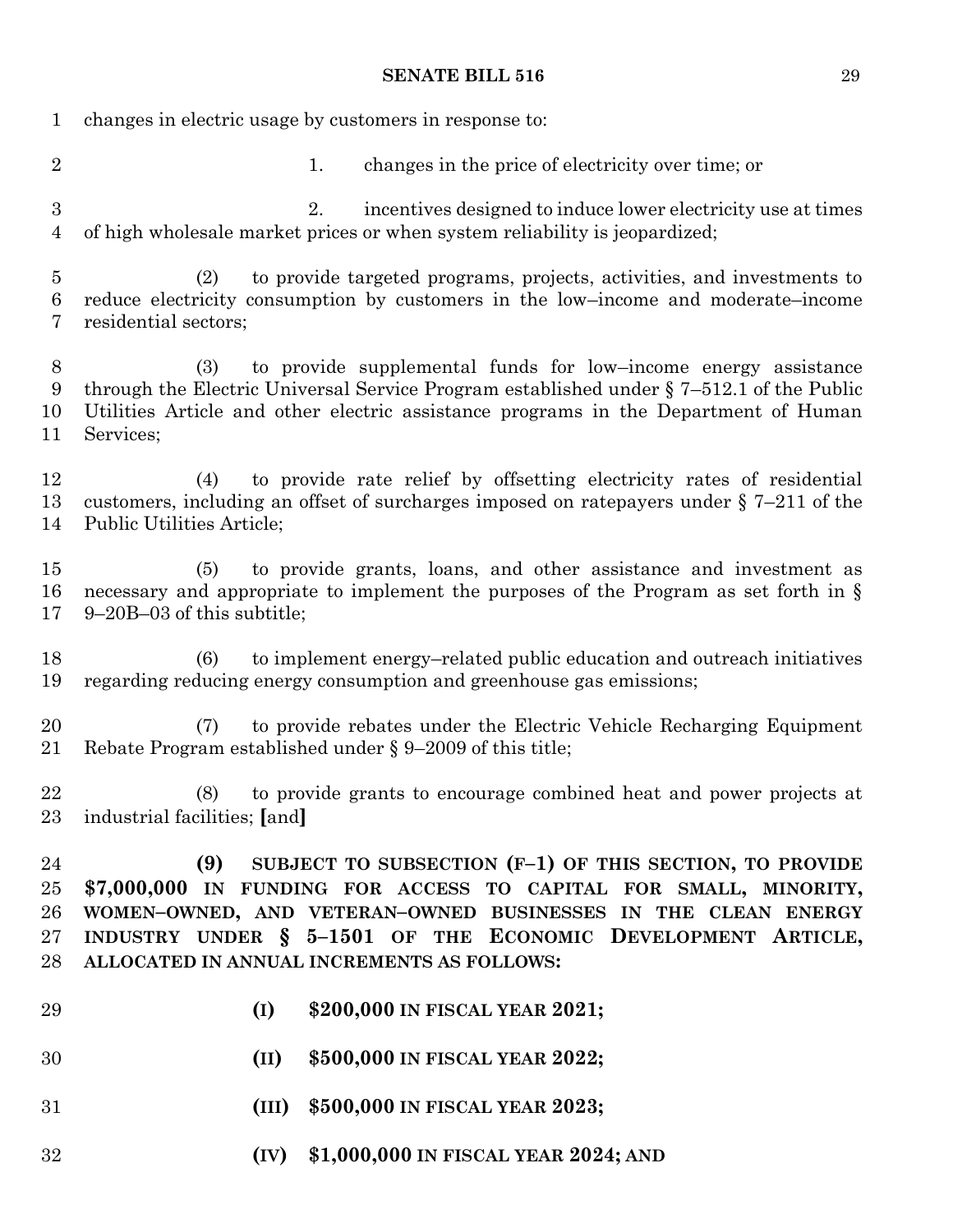```
30 SENATE BILL 516
```
 **(V) \$1,200,000 IN EACH FISCAL YEAR FROM 2025 THROUGH 2028;**

 **(10) TO INVEST IN PRE–APPRENTICESHIP, APPRENTICESHIP, AND OTHER WORKFORCE DEVELOPMENT PROGRAMS TO ESTABLISH CAREER PATHS IN THE CLEAN ENERGY INDUSTRY UNDER § 11–708.1 OF THE LABOR AND EMPLOYMENT ARTICLE, AS FOLLOWS:**

 **(I) UP TO \$250,000 EACH YEAR FOR 2 YEARS STARTING IN FISCAL YEAR 2021 TO APPRENTICESHIP SPONSORS TO CREATE CLEAN ENERGY APPRENTICESHIPS; AND**

 **(II) UP TO \$250,000 EACH YEAR FOR 2 YEARS STARTING IN FISCAL YEAR 2021 TO CAREER AND TECHNICAL EDUCATION SCHOOLS TO LAUNCH AND UPGRADE RELEVANT CAREER AND TECHNICAL EDUCATION PROGRAMS;**

 **(11) TO PROVIDE THE LESSER OF \$500,000 OR THE ACTUAL TOTAL AMOUNT OF TAX CREDITS CLAIMED UNDER § 10–742 OF THE TAX – GENERAL ARTICLE FOR APPRENTICESHIPS IN THE CLEAN ENERGY INDUSTRY IN EACH OF FISCAL YEARS 2021 AND 2022; AND**

**[**(9)**] (12)** to pay the expenses of the Program.

 **[**(f–1) The Administration may use the Fund, including money that the Fund receives under Public Service Commission Order Number 86372, to provide funding for access to capital for small, minority, and women–owned businesses in the clean energy industry under § 5–1501 of the Economic Development Article.**]**

 **(F–1) (1) ANY FUNDING PROVIDED UNDER SUBSECTION (F)(9) OF THIS SECTION THAT IS NOT SPENT IN A GIVEN FISCAL YEAR SHALL REVERT TO THE FUND IN THE FOLLOWING FISCAL YEAR.**

 **(2) FUNDING THAT IS PROVIDED FOR ACCESS TO CAPITAL FOR SMALL, MINORITY, WOMEN–OWNED, AND VETERAN–OWNED BUSINESSES UNDER SUBSECTION (F)(9) OF THIS SECTION SHALL BE USED TO PROVIDE GRANTS TO ELIGIBLE FUND MANAGERS TO PROVIDE INVESTMENT CAPITAL, INCLUDING EQUITY AND SIMILAR INVESTMENTS, AND LOANS TO SMALL, MINORITY, WOMEN–OWNED, AND VETERAN–OWNED BUSINESSES IN THE STATE IN THE CLEAN ENERGY INDUSTRY.**

 **(3) ELIGIBLE FUND MANAGERS RECEIVING GRANTS UNDER SUBSECTION (F)(9) OF THIS SECTION MAY USE A PORTION OF THE MONEY RECEIVED TO PAY EXPENSES FOR ADMINISTRATIVE, ACTUARIAL, LEGAL, MARKETING, AND**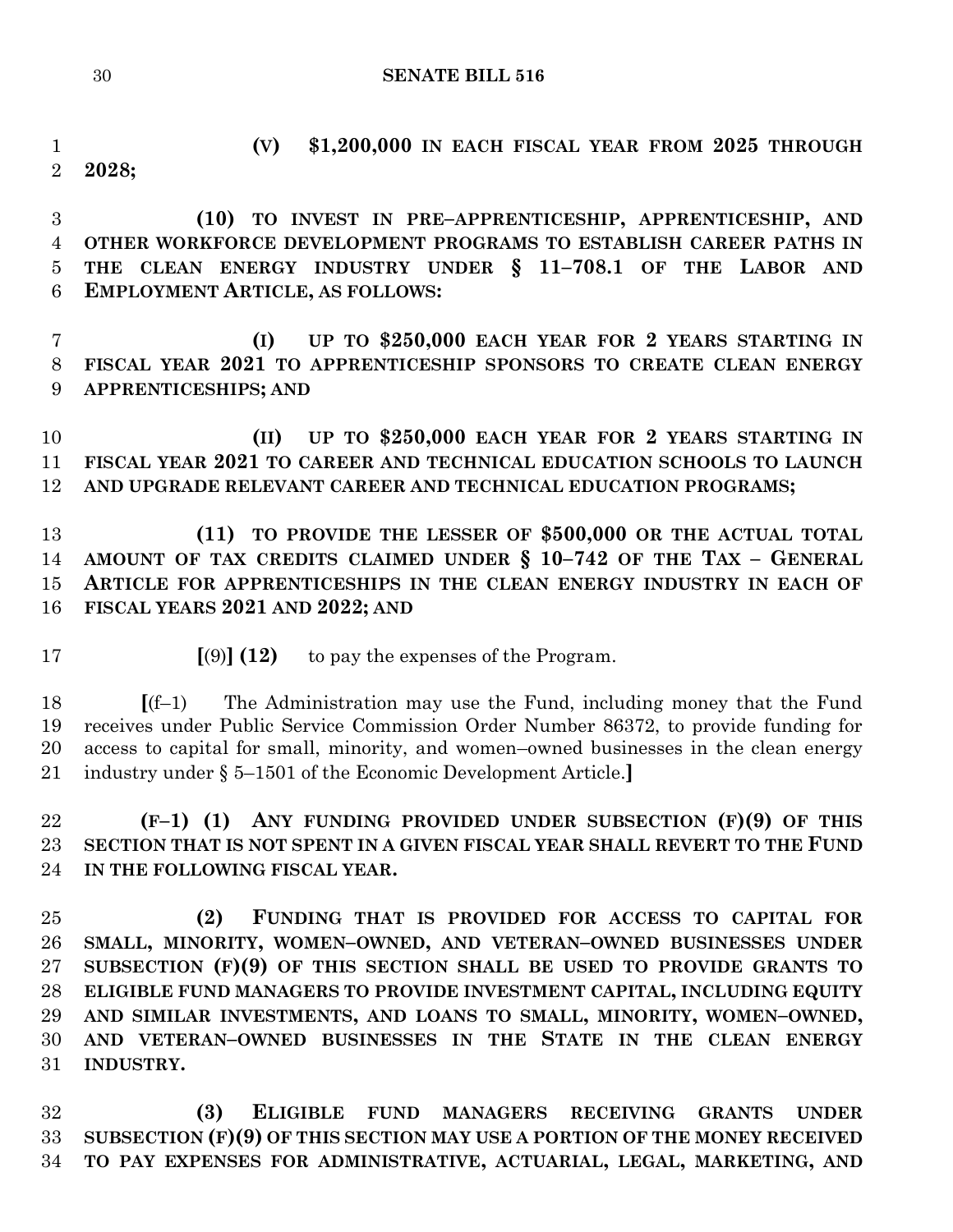# **TECHNICAL SERVICES AND MANAGEMENT FEES.**

 **(4) THE ADMINISTRATION MAY PROVIDE ADDITIONAL FUNDING FOR THE PURPOSES STATED IN SUBSECTION (F)(9) OF THIS SECTION.**

 (i) (1) **IN THIS SUBSECTION, "LOW–INCOME" MEANS HAVING AN ANNUAL HOUSEHOLD INCOME THAT IS AT OR BELOW 175% OF THE FEDERAL POVERTY LEVEL.**

 **(2)** Except as provided in paragraph **[**(2)**](3)** of this subsection, compliance fees paid under § 7–705(b) of the Public Utilities Article may be used only to make loans and grants to support the creation of new Tier 1 renewable energy sources in the State **THAT ARE OWNED BY OR DIRECTLY BENEFIT LOW–INCOME RESIDENTS OF THE STATE**.

 **[**(2)**] (3)** Compliance fees paid under § 7–705(b)(2)(i)2 of the Public Utilities Article shall be accounted for separately within the Fund and may be used only to make loans and grants to support the creation of new solar energy sources in the State **THAT ARE OWNED BY OR DIRECTLY BENEFIT LOW–INCOME RESIDENTS OF THE STATE**.

 **(M) (1) A LOAN OR GRANT MADE AVAILABLE FROM THE FUND TO A UNIT OF STATE OR LOCAL GOVERNMENT SHALL COMPLY WITH §§ 14–416 AND 17–303 OF THE STATE FINANCE AND PROCUREMENT ARTICLE.**

 **(2) AT LEAST 80% OF WORKERS PARTICIPATING IN A PROJECT OR PROGRAM THAT RECEIVES MONEY FROM THE FUND MUST RESIDE WITHIN 50 MILES OF THE PROJECT OR PROGRAM, OR ANOTHER DISTANCE DEFINED BY THE LOCAL JURISDICTION WHERE THE PROJECT OR PROGRAM IS LOCATED.**

 **Chapter 393 of the Acts of 2017** SECTION 2. AND BE IT FURTHER ENACTED, That this Act shall take effect June 1, 2017. It shall remain effective for a period of **[**3**] 6** years and 1 month and, at the end of June 30, **[**2020**] 2023**, with no further action required by the General Assembly, this Act shall be abrogated and of no further force and effect.

 SECTION 2. AND BE IT FURTHER ENACTED, That the Laws of Maryland read as follows:

# **Article – Public Utilities**

7–701.

(r) "Tier 1 renewable source" means one or more of the following types of energy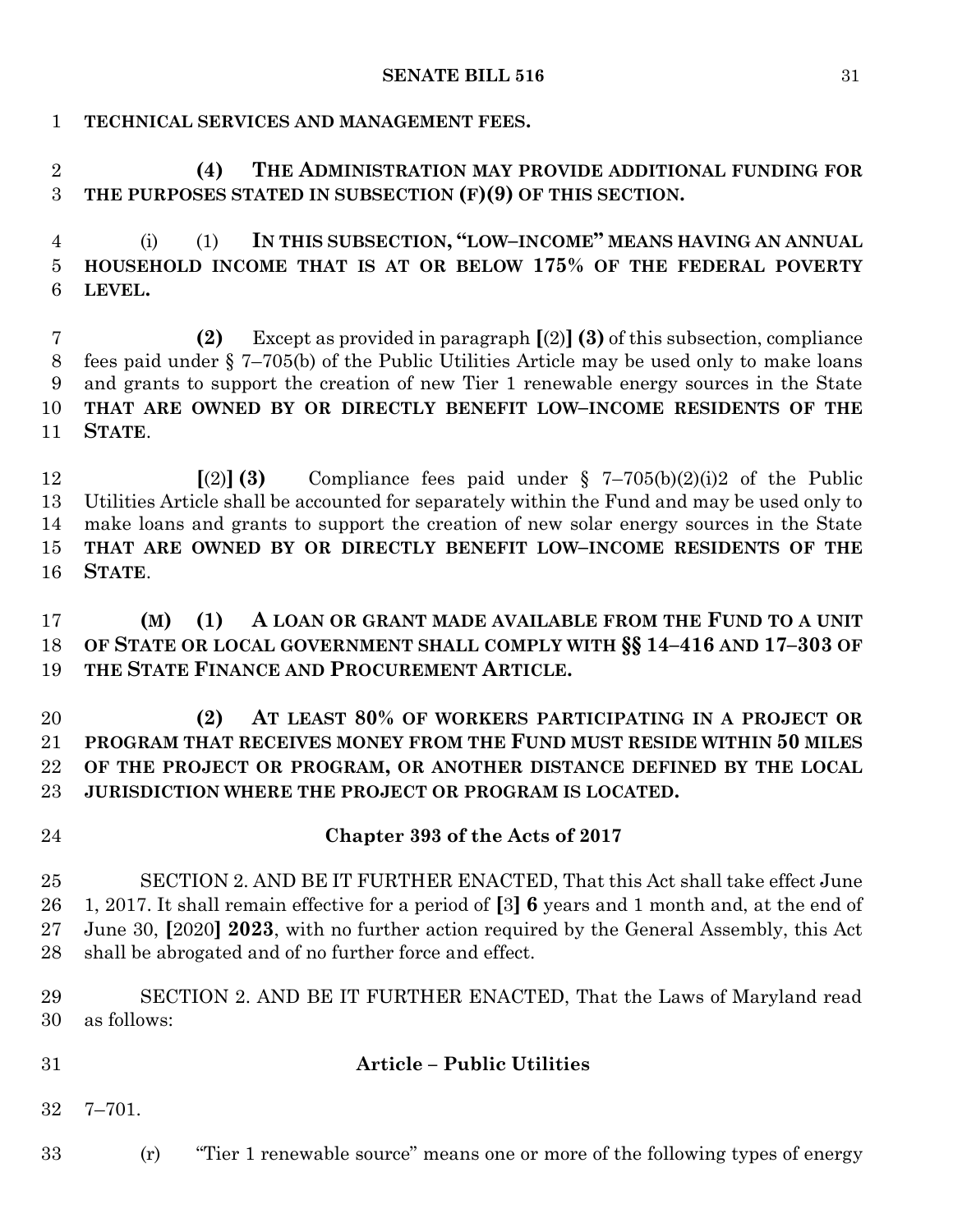| 1                                    | sources:         |                                                                                                          |                                                                                                                                                                                                                                                                                                                                                                  |  |  |  |  |
|--------------------------------------|------------------|----------------------------------------------------------------------------------------------------------|------------------------------------------------------------------------------------------------------------------------------------------------------------------------------------------------------------------------------------------------------------------------------------------------------------------------------------------------------------------|--|--|--|--|
| $\boldsymbol{2}$<br>$\boldsymbol{3}$ |                  | solar energy, including energy from photovoltaic technologies and solar<br>(1)<br>water heating systems; |                                                                                                                                                                                                                                                                                                                                                                  |  |  |  |  |
| 4                                    |                  | (2)                                                                                                      | wind;                                                                                                                                                                                                                                                                                                                                                            |  |  |  |  |
| $\overline{5}$                       |                  | (3)                                                                                                      | qualifying biomass;                                                                                                                                                                                                                                                                                                                                              |  |  |  |  |
| 6<br>7                               |                  | (4)                                                                                                      | methane from the anaerobic decomposition of organic materials in a<br>landfill or wastewater treatment plant;                                                                                                                                                                                                                                                    |  |  |  |  |
| 8<br>9                               |                  | (5)                                                                                                      | geothermal, including energy generated through geothermal exchange<br>from or thermal energy avoided by, groundwater or a shallow ground source;                                                                                                                                                                                                                 |  |  |  |  |
| 10<br>11                             | differences;     | (6)                                                                                                      | ocean, including energy from waves, tides, currents, and thermal                                                                                                                                                                                                                                                                                                 |  |  |  |  |
| 12<br>13                             |                  | (7)                                                                                                      | a fuel cell that produces electricity from a Tier 1 renewable source<br>under item $(3)$ or $(4)$ of this subsection;                                                                                                                                                                                                                                            |  |  |  |  |
| 14<br>15                             |                  | (8)                                                                                                      | a small hydroelectric power plant of less than 30 megawatts in capacity<br>that is licensed or exempt from licensing by the Federal Energy Regulatory Commission;                                                                                                                                                                                                |  |  |  |  |
| 16                                   |                  | (9)                                                                                                      | poultry litter-to-energy; AND                                                                                                                                                                                                                                                                                                                                    |  |  |  |  |
| 17                                   |                  | (10)                                                                                                     | [waste-to-energy;                                                                                                                                                                                                                                                                                                                                                |  |  |  |  |
| 18                                   |                  | (11)                                                                                                     | refuse-derived fuel; and                                                                                                                                                                                                                                                                                                                                         |  |  |  |  |
| 19                                   |                  |                                                                                                          | (12) thermal energy from a thermal biomass system.                                                                                                                                                                                                                                                                                                               |  |  |  |  |
| 20                                   | $7 - 704.$       |                                                                                                          |                                                                                                                                                                                                                                                                                                                                                                  |  |  |  |  |
| 21<br>22<br>$^{23}$<br>24            | (a)<br>Maryland. | (2)                                                                                                      | Energy from a Tier 1 renewable source under $\S 7-701(r)(1)$ , (5),<br>(i)<br>OR $(9)$ [, $(10)$ , or $(11)$ ] of this subtitle is eligible for inclusion in meeting the renewable energy<br>portfolio standard only if the source is connected with the electric distribution grid serving                                                                      |  |  |  |  |
| 25<br>$26\,$<br>$27\,$<br>28         |                  |                                                                                                          | If the owner of a solar generating system in this State chooses to<br>(ii)<br>sell solar renewable energy credits from that system, the owner must first offer the credits<br>for sale to an electricity supplier or electric company that shall apply them toward<br>compliance with the renewable energy portfolio standard under $\S$ 7-703 of this subtitle. |  |  |  |  |

 SECTION 3. AND BE IT FURTHER ENACTED, That a presently existing obligation or contract right may not be impaired in any way by this Act.